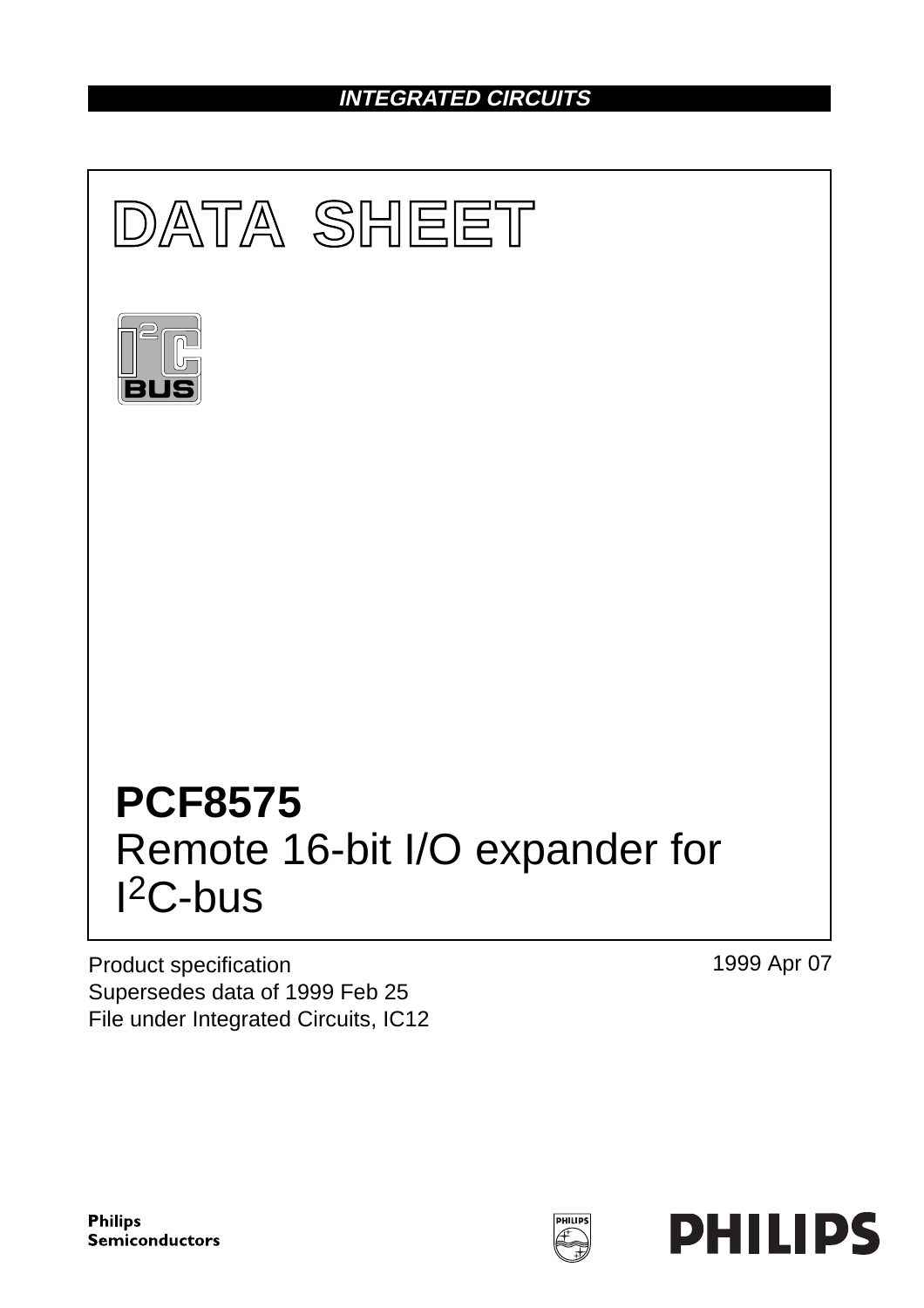## **Remote 16-bit I/O expander for I2C-bus PCF8575**

### **CONTENTS**

| 1                               | <b>FEATURES</b>                                                                                                              |
|---------------------------------|------------------------------------------------------------------------------------------------------------------------------|
| 2                               | <b>GENERAL DESCRIPTION</b>                                                                                                   |
| 3                               | ORDERING INFORMATION                                                                                                         |
| 4                               | <b>BLOCK DIAGRAM</b>                                                                                                         |
| 5                               | <b>PINNING</b>                                                                                                               |
| 6                               | CHARACTERISTICS OF THE I <sup>2</sup> C-BUS                                                                                  |
| 6.1<br>6.2<br>6.3<br>6.4        | <b>Bit transfer</b><br><b>START and STOP conditions</b><br>System configuration<br>Acknowledge                               |
| 7                               | <b>FUNCTIONAL DESCRIPTION</b>                                                                                                |
| 7.1<br>7.2<br>7.3<br>7.4<br>7.5 | Quasi-bidirectional I/Os<br>Addressing<br>Reading from a port (input mode)<br>Writing to the port (output mode)<br>Interrupt |
| 8                               | <b>LIMITING VALUES</b>                                                                                                       |
| 9                               | <b>HANDLING</b>                                                                                                              |
| 10                              | <b>CHARACTERISTICS</b>                                                                                                       |
| 11                              | <b>I<sup>2</sup>C-BUS TIMING CHARACTERISTICS</b>                                                                             |
| 12                              | <b>DEVICE PROTECTION</b>                                                                                                     |
| 13                              | <b>PACKAGE OUTLINE</b>                                                                                                       |
| 14                              | <b>SOLDERING</b>                                                                                                             |
| 14.1                            | Introduction to soldering surface mount<br>packages                                                                          |
| 14.2                            | Reflow soldering                                                                                                             |
| 14.3                            | Wave soldering                                                                                                               |
| 14.4<br>14.5                    | Manual soldering<br>Suitability of surface mount IC packages for<br>wave and reflow soldering methods                        |
| 15                              | <b>DEFINITIONS</b>                                                                                                           |
| 16                              | LIFE SUPPORT APPLICATIONS                                                                                                    |
| 17                              | PURCHASE OF PHILIPS I <sup>2</sup> C COMPONENTS                                                                              |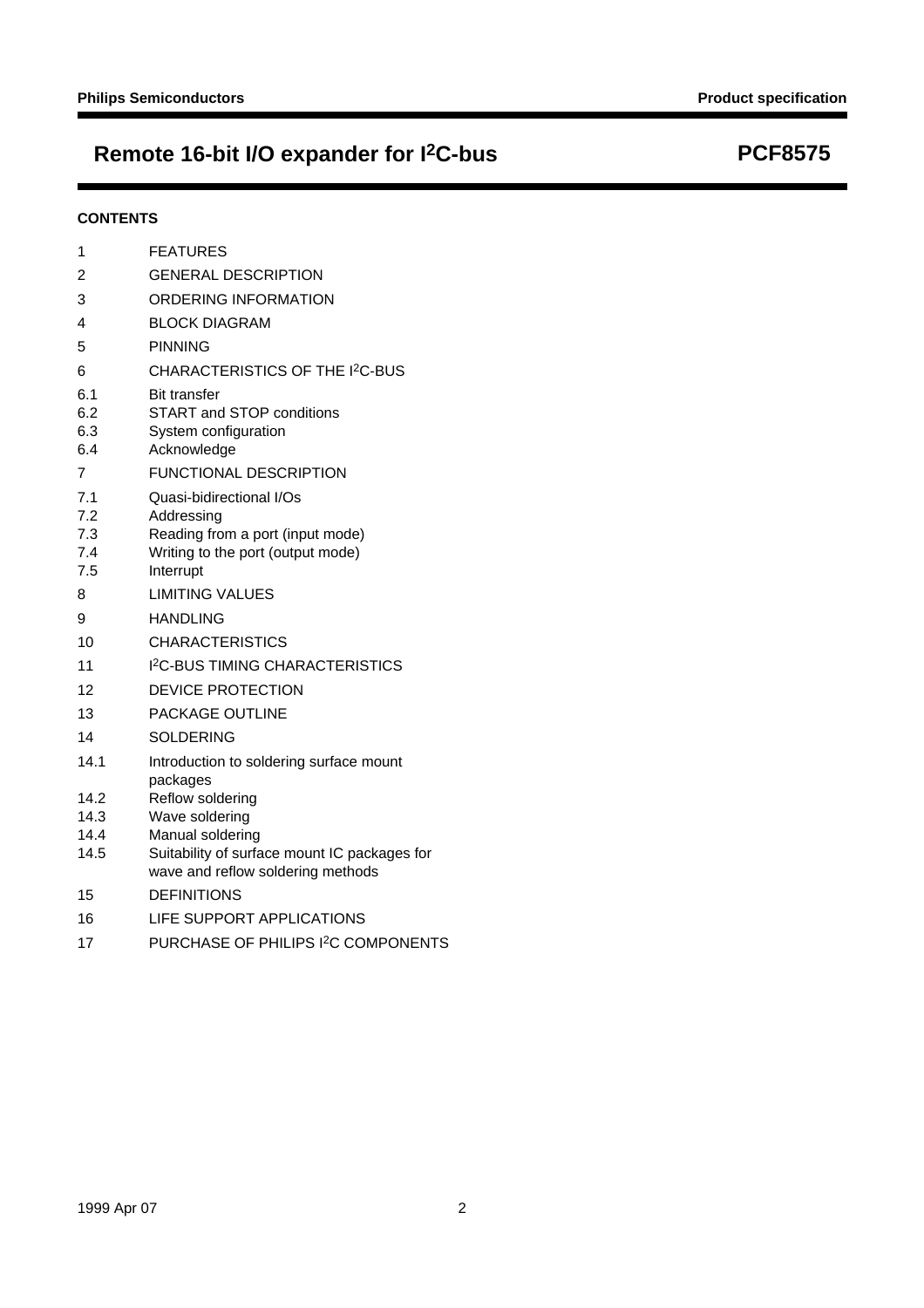### **1 FEATURES**

- Operating supply voltage 2.5 to 5.5 V
- Low standby current consumption of 10 µA maximum
- I 2C-bus to parallel port expander
- 400 kbits/s FAST I<sup>2</sup>C-bus
- Open-drain interrupt output
- 16-bit remote I/O port for the I<sup>2</sup>C-bus
- Compatible with most microcontrollers
- Latched outputs with high current drive capability for directly driving LEDs
- Address by 3 hardware address pins for use of up to 8 devices
- SSOP24 package.

### **2 GENERAL DESCRIPTION**

The PCF8575 is a silicon CMOS circuit. It provides general purpose remote I/O expansion for most microcontroller families via the two-line bidirectional bus  $(1^2C$ -bus).

The device consists of a 16-bit quasi-bidirectional port and an I2C-bus interface. The PCF8575 has a low current consumption and includes latched outputs with high current drive capability for directly driving LEDs. It also possesses an interrupt line (INT) which can be connected to the interrupt logic of the microcontroller. By sending an interrupt signal on this line, the remote I/O can inform the microcontroller if there is incoming data on its ports without having to communicate via the I<sup>2</sup>C-bus. This means that

Every data transmission from the PCF8575 must consist of an even number of bytes, the first byte will be referred to as P07 to P00 and the second byte as P17 to P10. The third will be referred to as P07 to P00 and so on.

the PCF8575 is an I2C-bus slave transmitter/receiver.

#### **3 ORDERING INFORMATION**

| <b>TYPE</b>   |                    | <b>PACKAGE</b>                                                    |                |
|---------------|--------------------|-------------------------------------------------------------------|----------------|
| <b>NUMBER</b> | <b>NAME</b>        | <b>DESCRIPTION</b>                                                | <b>VERSION</b> |
| PCF8575TS     | SSOP <sub>24</sub> | plastic shrink small outline package; 24 leads; body width 5.3 mm | SOT340-1       |

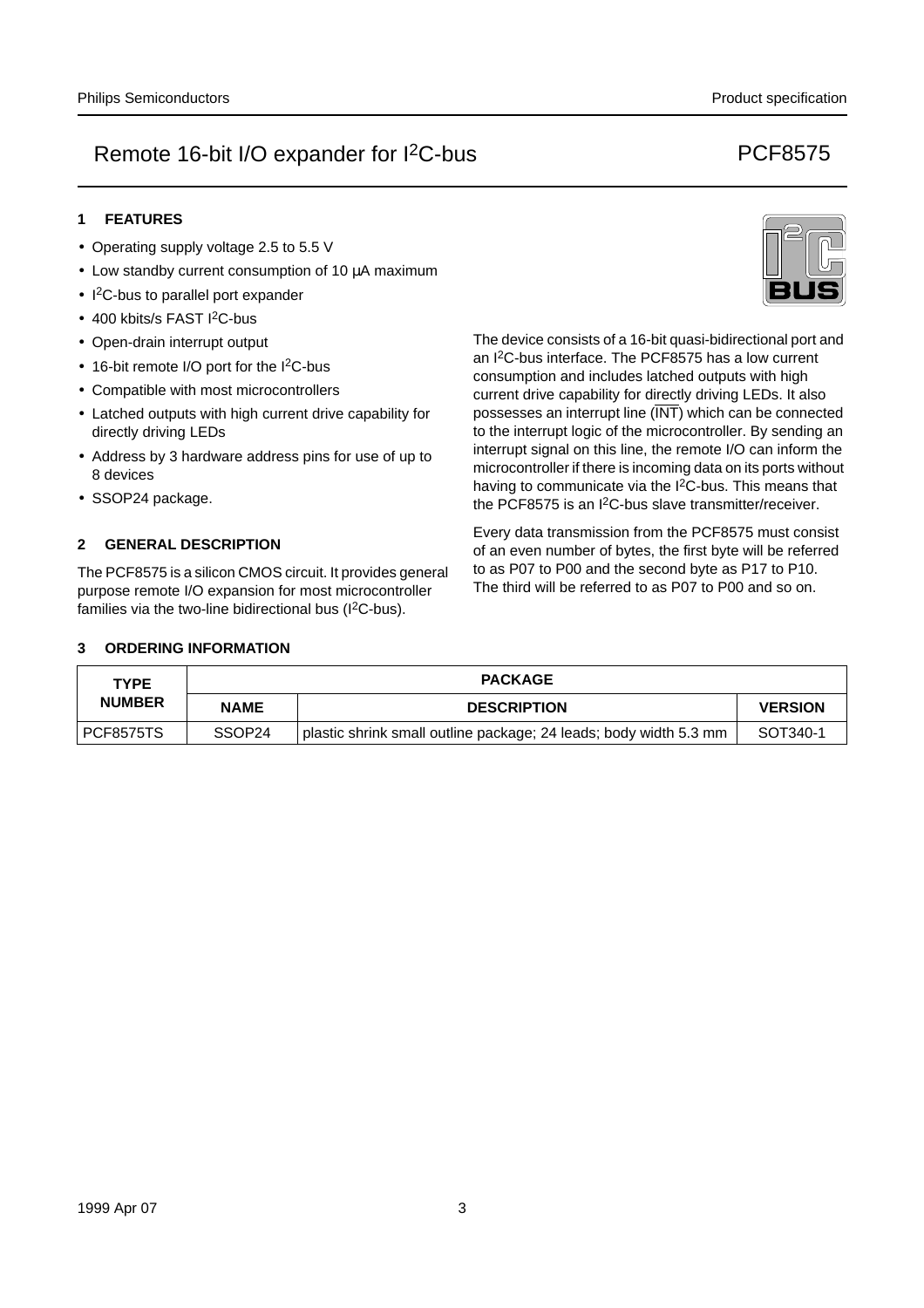### **4 BLOCK DIAGRAM**

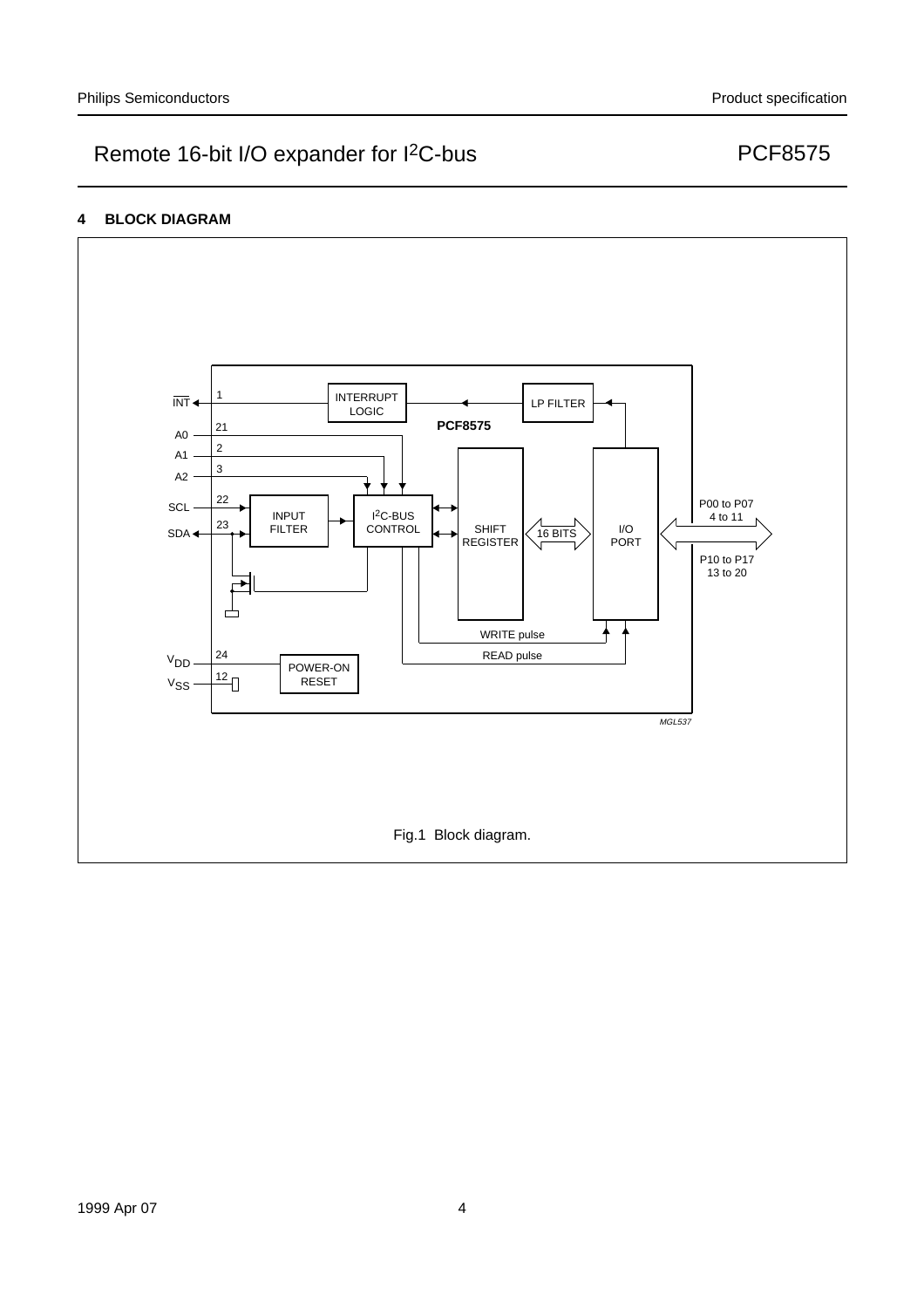### **5 PINNING**

| <b>SYMBOL</b>           | <b>PIN</b>     | <b>DESCRIPTION</b>            |
|-------------------------|----------------|-------------------------------|
| $\overline{\text{INT}}$ | 1              | interrupt output (active LOW) |
| A <sub>1</sub>          | $\overline{2}$ | address input 1               |
| A <sub>2</sub>          | 3              | address input 2               |
| P <sub>00</sub>         | 4              | quasi-bidirectional I/O 00    |
| P01                     | 5              | quasi-bidirectional I/O 01    |
| P02                     | 6              | quasi-bidirectional I/O 02    |
| P <sub>0</sub> 3        | $\overline{7}$ | quasi-bidirectional I/O 03    |
| P04                     | 8              | quasi-bidirectional I/O 04    |
| P05                     | 9              | quasi-bidirectional I/O 05    |
| P06                     | 10             | quasi-bidirectional I/O 06    |
| P07                     | 11             | quasi-bidirectional I/O 07    |
| V <sub>SS</sub>         | 12             | supply ground                 |
| P <sub>10</sub>         | 13             | quasi-bidirectional I/O 10    |
| P11                     | 14             | quasi-bidirectional I/O 11    |
| P <sub>12</sub>         | 15             | quasi-bidirectional I/O 12    |
| P <sub>13</sub>         | 16             | quasi-bidirectional I/O 13    |
| P <sub>14</sub>         | 17             | quasi-bidirectional I/O 14    |
| P <sub>15</sub>         | 18             | quasi-bidirectional I/O 15    |
| P <sub>16</sub>         | 19             | quasi-bidirectional I/O 16    |
| P17                     | 20             | quasi-bidirectional I/O 17    |
| A0                      | 21             | address input 0               |
| <b>SCL</b>              | 22             | serial clock line input       |
| <b>SDA</b>              | 23             | serial data line input/output |
| <b>V<sub>DD</sub></b>   | 24             | supply voltage                |

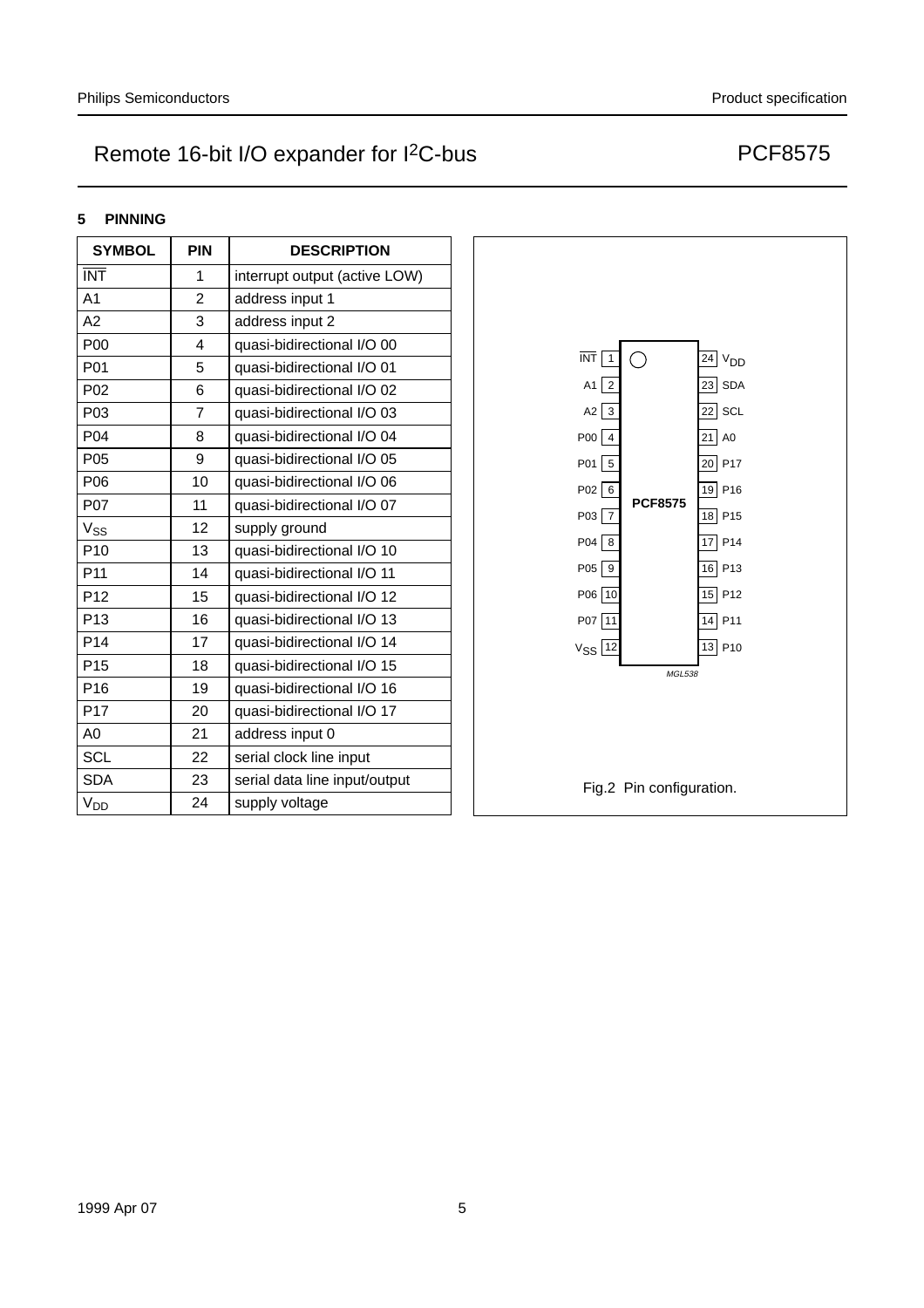#### **6 CHARACTERISTICS OF THE I2C-BUS**

The I2C-bus is for bidirectional, 2-line communication between different ICs or modules. The two lines are a serial data line (SDA) and a serial clock line (SCL). Both lines must be connected to a positive supply via a pull-up resistor when connected to the output stages of a device. Data transfer may be initiated only when the bus is not busy.

#### **6.1 Bit transfer**

One data bit is transferred during each clock pulse. The data on the SDA line must remain stable during the HIGH period of the clock pulse as changes in the data line at this time will be interpreted as control signals (see Fig.3).

#### **6.2 START and STOP conditions**

Both data and clock lines remain HIGH when the bus is not busy. A HIGH-to-LOW transition of the data line, while the clock is HIGH is defined as the START condition (S).

A LOW-to-HIGH transition of the data line while the clock is HIGH is defined as the STOP condition P (see Fig.4).

#### **6.3 System configuration**

A device generating a message is a 'transmitter', a device receiving the message is the 'receiver'. The device that controls the message is the 'master' and the devices which are controlled by the master are the 'slaves' (see Fig.5).

#### **6.4 Acknowledge**

The number of data bytes transferred between the START and the STOP conditions from transmitter to receiver is not limited. Each byte of eight bits is followed by one acknowledge bit. The transmitter must release the SDA line before the receiver can send an acknowledge bit.

A slave receiver which is addressed must generate an acknowledge after the reception of each byte. Also a master must generate an acknowledge after the reception of each byte that has been clocked out of the slave transmitter. The device that acknowledges has to pull down the SDA line during the acknowledge clock pulse, so that the SDA line is stable LOW during the HIGH period of the acknowledge related clock pulse, set-up and hold times must be taken into account.

A master receiver must signal an end of data to the transmitter by **not** generating an acknowledge after the last byte that has been clocked out of the slave. This is done by the master receiver by holding the SDA line HIGH. In this event the transmitter must release the data line to enable the master to generate a STOP condition.

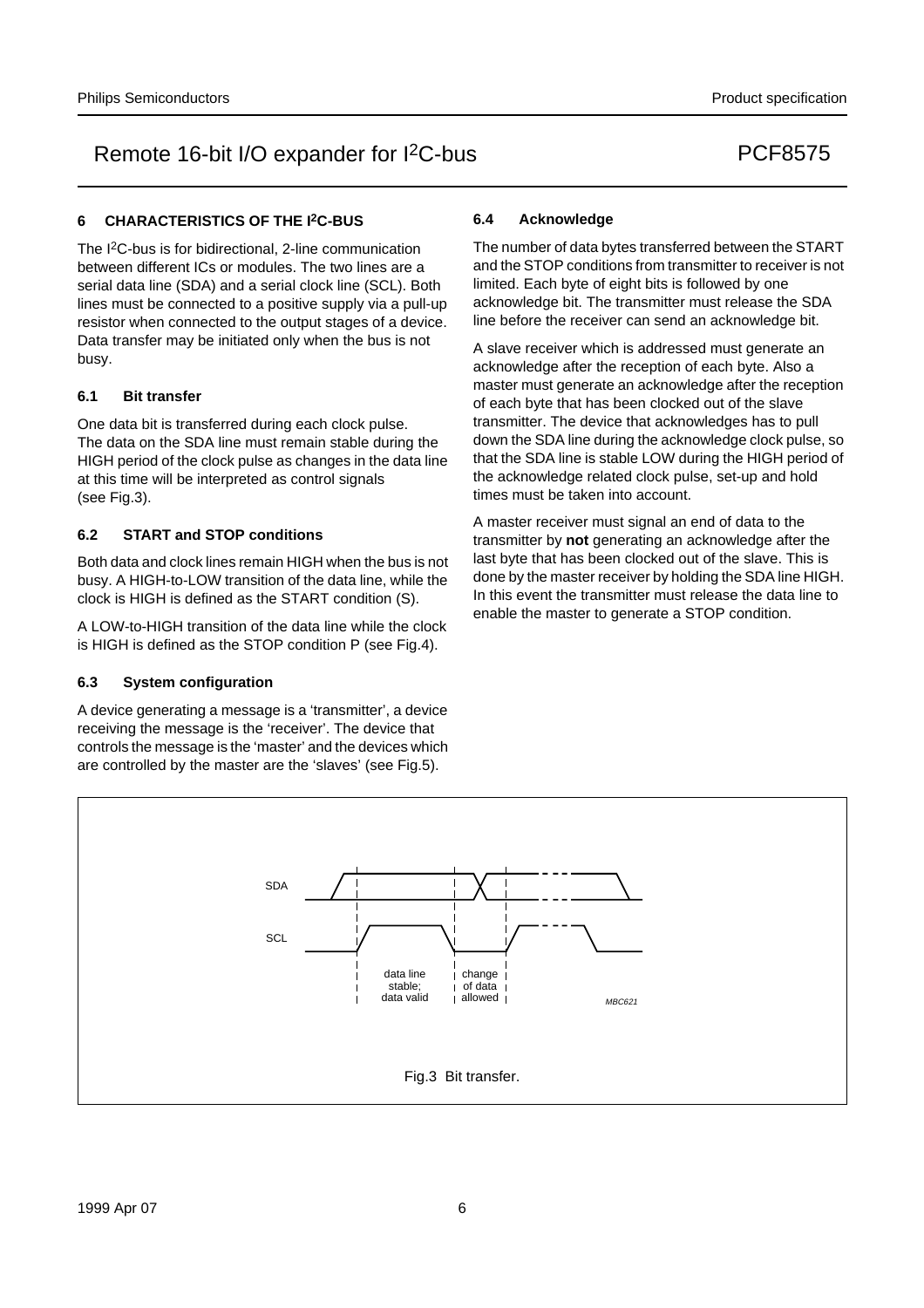



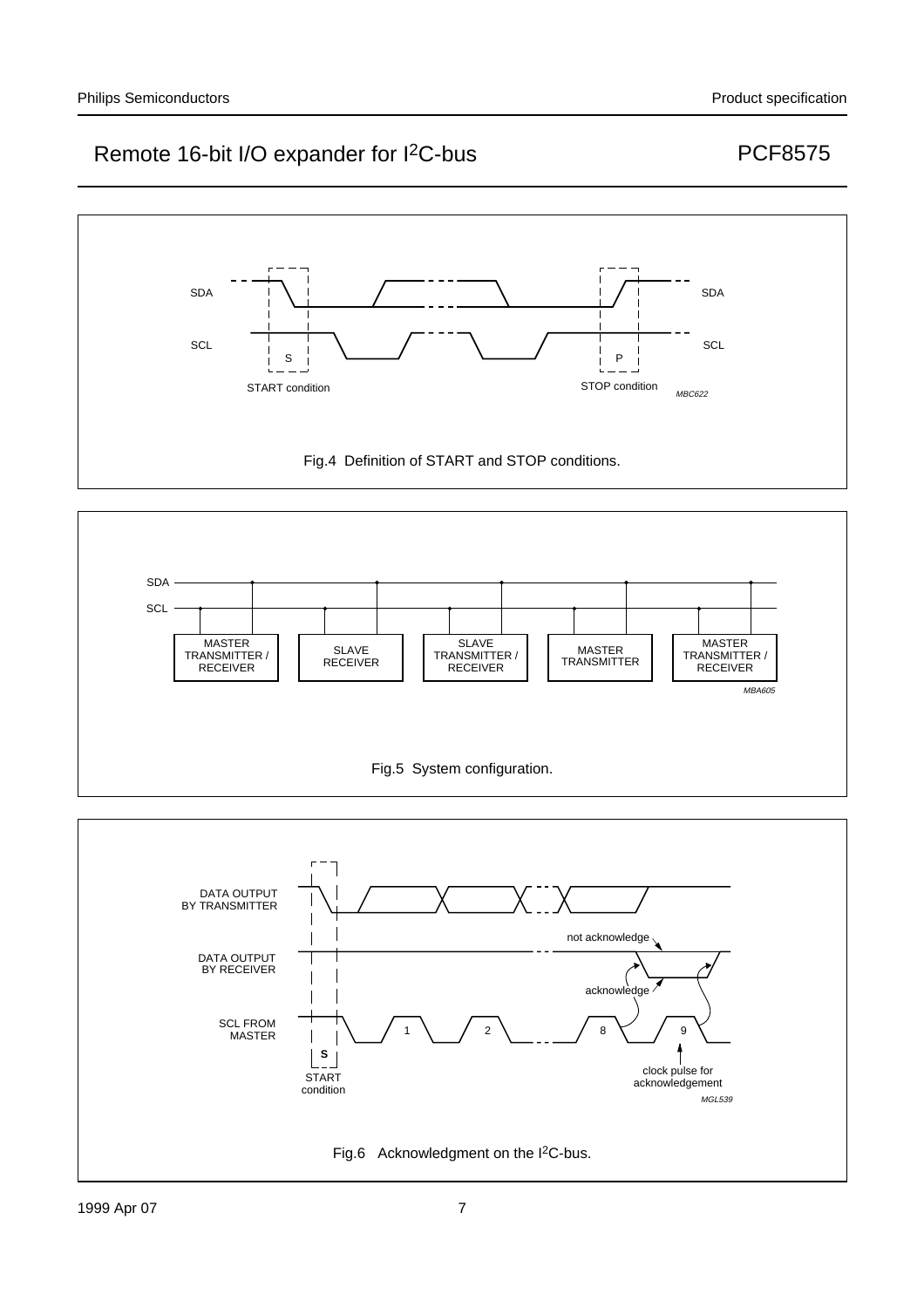### **7 FUNCTIONAL DESCRIPTION**

#### **7.1 Quasi-bidirectional I/Os**

The PCF8575's 16 ports (see Fig.7) are entirely independent and can be used either as input or output ports. Input data is transferred from the ports to the microcontroller in the READ mode (see Fig.10). Output data is transmitted to the ports in the WRITE mode (see Fig.9).

This quasi-bidirectional I/O can be used as an input or output without the use of a control signal for data direction. At power-on the I/Os are HIGH. In this mode only a current source  $(I<sub>OH</sub>)$  to  $V<sub>DD</sub>$  is active. An additional strong pull-up to  $V_{DD}$  ( $I_{OH}$ ) allows fast rising edges into heavily loaded outputs. These devices turn on when an output is written HIGH, and are switched off by the negative edge of SCL. The I/Os should be HIGH before being used as inputs. After power-on as all the I/Os are set HIGH all of them can be used as input. Any change in setting of the I/Os as either inputs or outputs can be done with the write mode. Warning: If a HIGH is applied to an I/O which has been written earlier to LOW, a large current ( $I_{OL}$ ) will flow to  $V_{SS}$ . (see Characteristics note 3).



### **7.2 Addressing**

Figures 8, 9 and 10 show the address and timing diagrams. Before any data is transmitted or received the master must send the address of the receiver via the SDA line. The first byte transmitted after the START condition carries the address of the slave device and the read/write bit. The address of the slave device must not be changed between the START and the STOP conditions. The PCF8575 acts as a slave receiver or a slave transmitter.

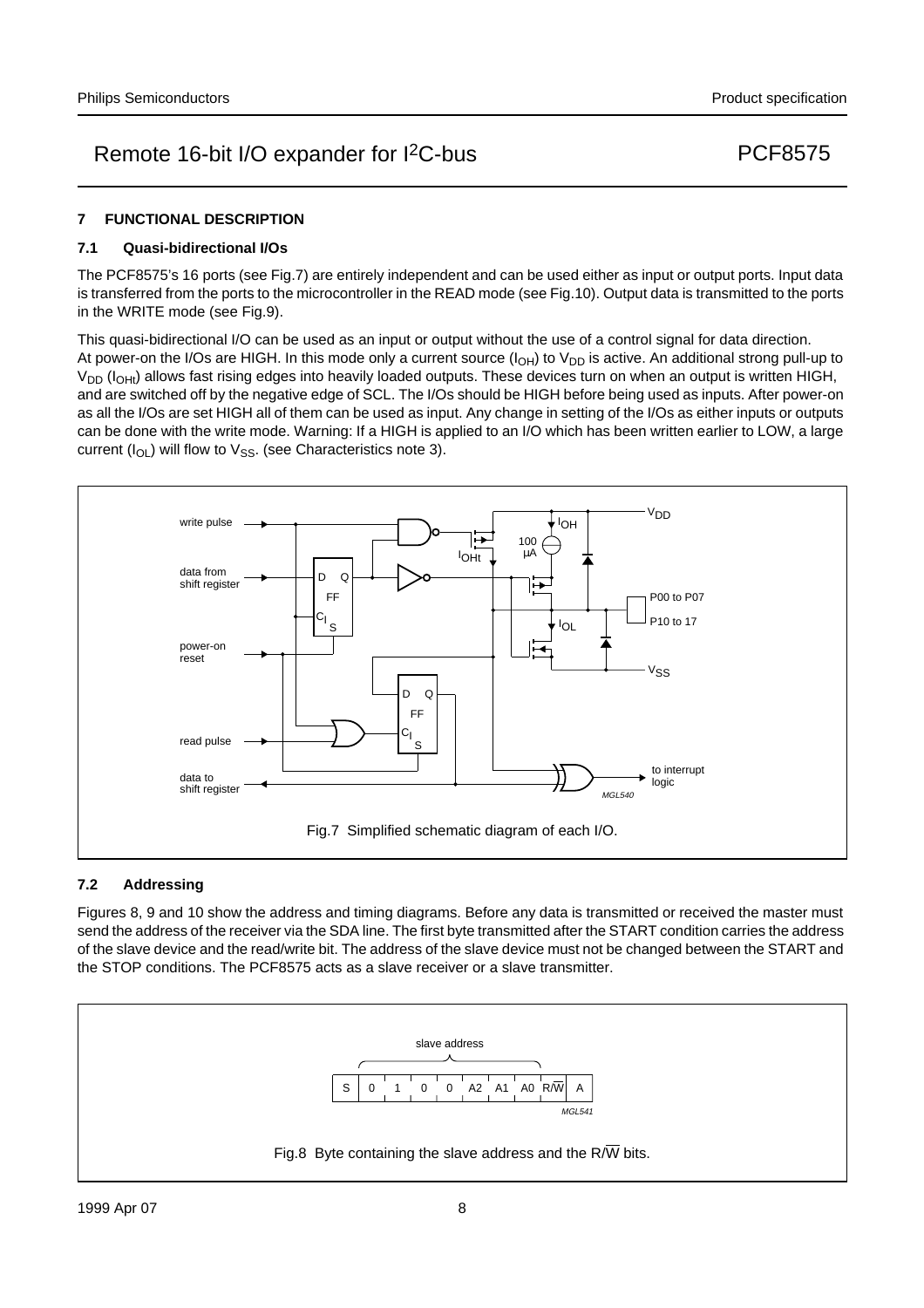

Philips Semiconductors

Philips Semiconductors

Product specification

Product specification



 $\circ$ 

1999 Apr 07 1999  $A$ pr 07  $\sigma$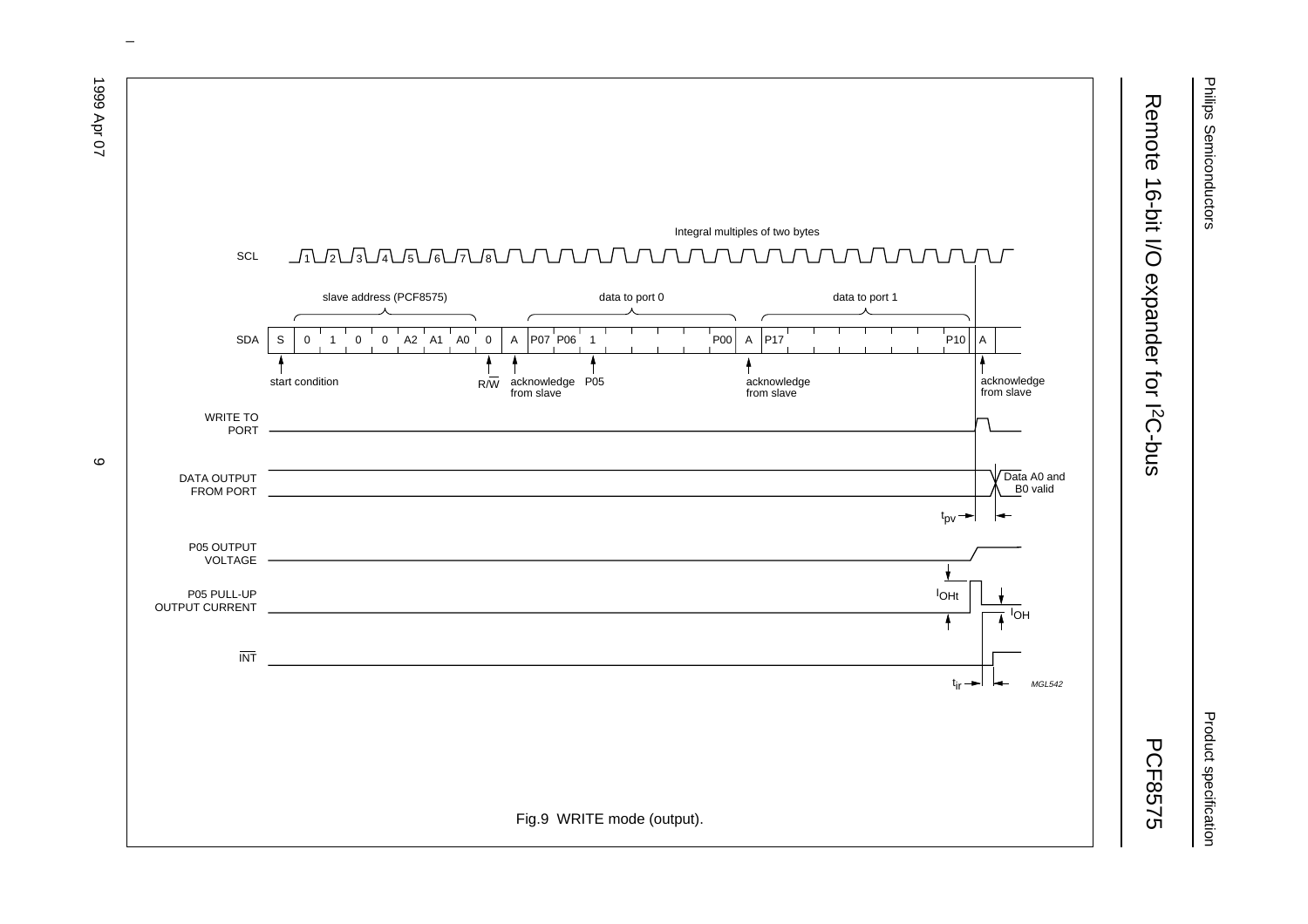Philips Semiconductors Philips Semiconductors

Remote 16-bit I/O expander for I

Remote 16-bit I/O expander for I<sup>2</sup>C-bus

Product specification Product specification

PCF8575



 $\omega$  rotated correctly when browsing through the pdf in the Acrobat reader.This text is here in the pdf in the  $\alpha$ 

1999 Apr 07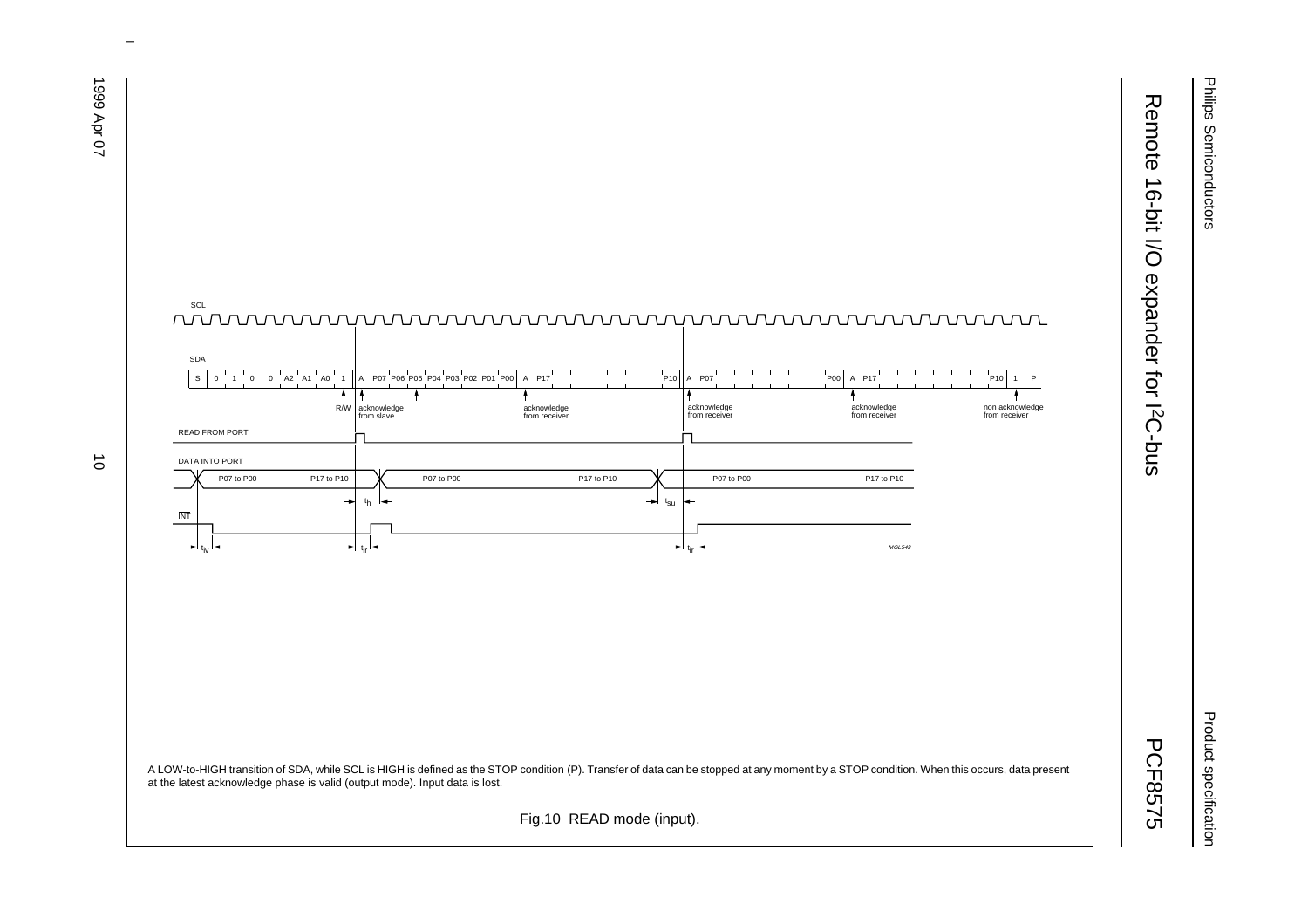### **7.3 Reading from a port (input mode)**

All ports programmed as input should be set to logic 1. To read, the master (microcontroller) first addresses the slave device after it receives the interrupt. By setting the last bit of the byte containing the slave address to logic 1 the read mode is entered. The data bytes that follow on the SDA are the values on the ports.

If the data on the input port changes faster than the master can read, this data may be lost.

### **7.4 Writing to the port (output mode)**

To write, the master (microcontroller) first addresses the slave device. By setting the last bit of the byte containing the slave address to logic 0 the write mode is entered. The PCF8575 acknowledges and the master sends the first data byte for P07 to P00. After the first data byte is acknowledged by the PCF8575, the second data byte P17 to P10 is sent by the master. Once again the PCF8575 acknowledges the receipt of the data after which this 16-bit data is presented on the port lines.

The number of data bytes that can be sent successively is not limited. After every two bytes the previous data is overwritten.

The first data byte in every pair refers to Port 0 (P07 to P00), whereas the second data byte in every pair refers to Port 1 (P17 to P10), see Fig.11.

### **7.5 Interrupt**

The PCF8575 provides an open-drain interrupt (INT) which can be fed to a corresponding input of the microcontroller (see Figs 9, 10 and 12). This gives these chips a kind of a master function which can initiate an action elsewhere in the system.

An interrupt is generated by any rising or falling edge of the port inputs. After time  $t_{iv}$  the signal  $\overline{INT}$  is valid.

The interrupt disappears when data on the port is changed to the original setting or data is read from or written to the device which has generated the interrupt.

In the write mode the interrupt may become deactivated (HIGH) on the rising edge of the write to port pulse. On the falling edge of the write to port pulse the interrupt is definitely deactivated (HIGH).

The interrupt is reset in the read mode on the rising edge of the read from port pulse.

During the resetting of the interrupt itself any changes on the I/Os may not generate an interrupt. After the interrupt is reset any change in I/Os will be detected and transmitted as an INT.

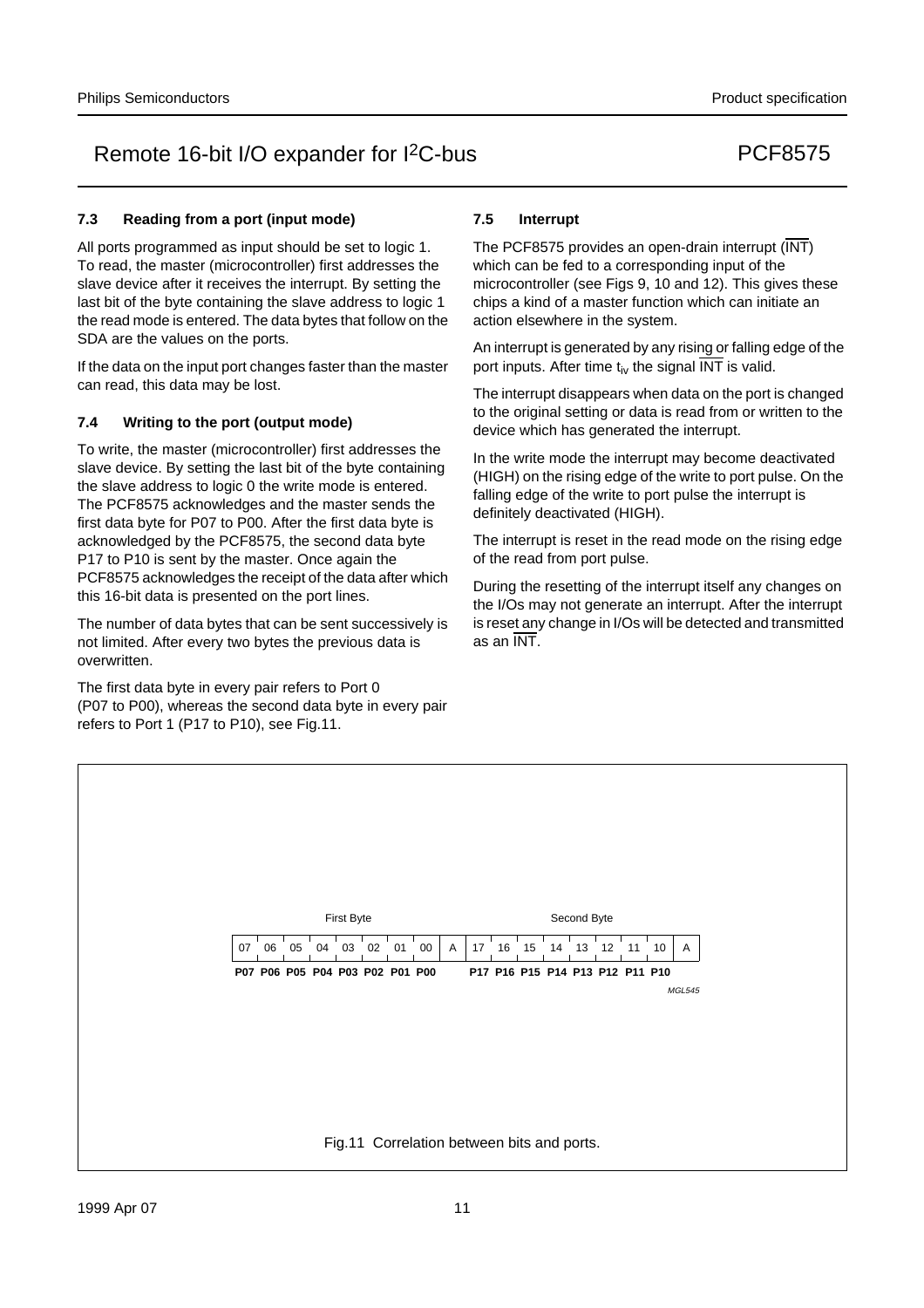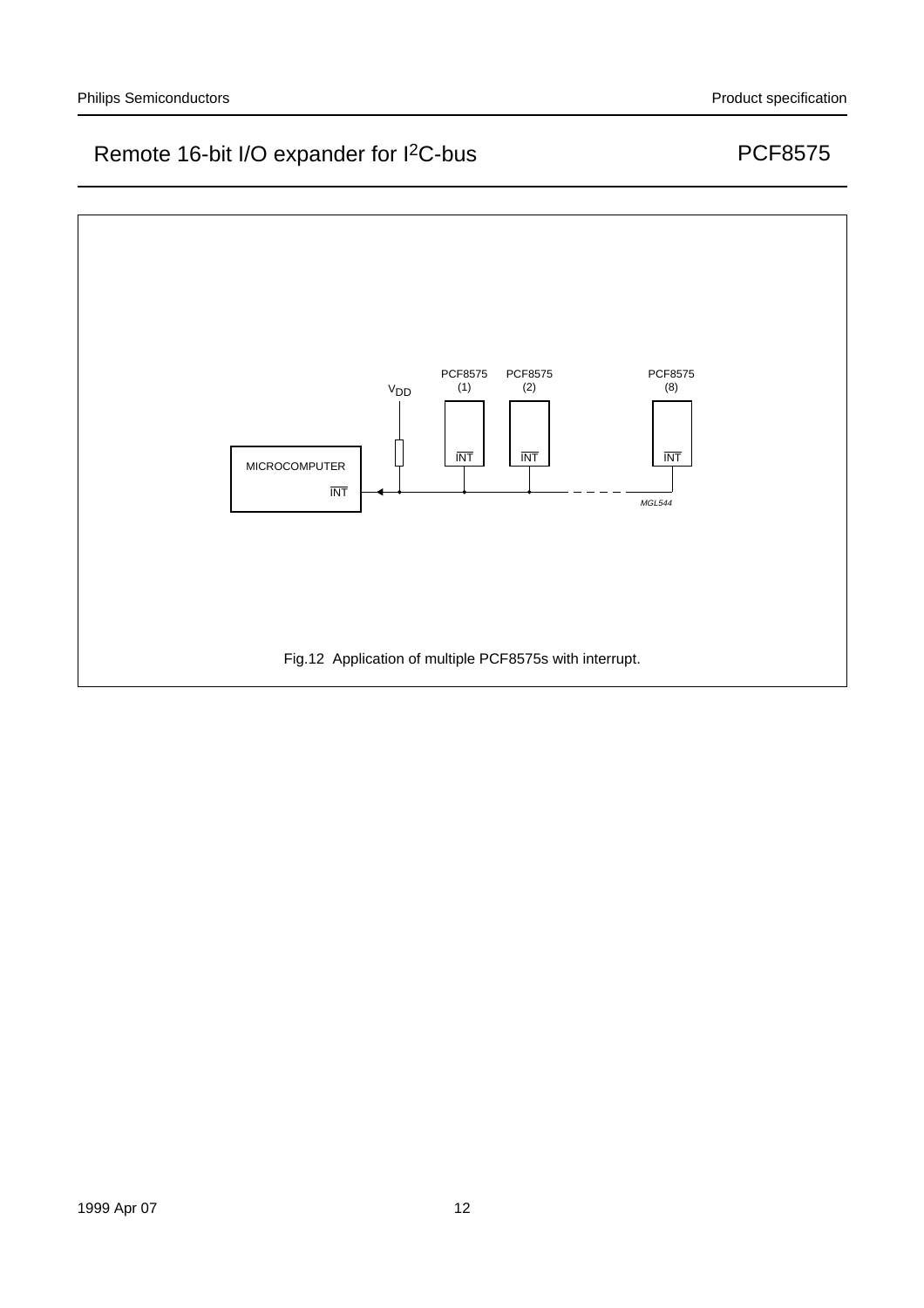#### **8 LIMITING VALUES**

In accordance with the Absolute Maximum Rating System (IEC 134); note 1.

| <b>SYMBOL</b>    | <b>PARAMETER</b>              | MIN.           | MAX.           | <b>UNIT</b>     |
|------------------|-------------------------------|----------------|----------------|-----------------|
| V <sub>DD</sub>  | supply voltage                | $-0.5$         | $+6.5$         | V               |
| l <sub>DD</sub>  | supply current                |                | ±100           | mA              |
| Iss              | supply current                |                | ±100           | mA              |
| $V_{I}$          | input voltage                 | $V_{SS}$ – 0.5 | $V_{DD}$ + 0.5 | V               |
| -lj              | DC input current              |                | ±20            | mA              |
| Ιo               | DC output current             |                | ±25            | mA              |
| $P_{\text{tot}}$ | total power dissipation       |                | 400            | mW              |
| $P_{O}$          | power dissipation per output  |                | 100            | mW              |
| $T_{\text{stg}}$ | storage temperature           | $-65$          | $+150$         | $^{\circ}C$     |
| l amb            | operating ambient temperature | $-40$          | $+85$          | $\rm ^{\circ}C$ |

#### **Note**

1. Stress above those listed under 'Absolute Maximum Ratings' may cause permanent damage to the device. This is a stress ratings only and functional operation of the device at these or any other conditions above those indicated in the operational sections of this specification is not implied. Exposure to absolute maximum rating conditions for extended periods may affect device reliability.

#### **9 HANDLING**

Inputs and outputs are protected against electrostatic discharge in normal handling. However, to be totally safe, it is desirable to take precautions appropriate to handling MOS devices. Advice can be found in Data Handbook IC12 under "Handling MOS Devices".

#### **10 CHARACTERISTICS**

 $V_{DD}$  = 2.5 to 5.5 V;  $V_{SS}$  = 0 V; T<sub>amb</sub> = -40 to +85 °C; unless otherwise specified.

| <b>SYMBOL</b>          | <b>PARAMETER</b>                                    | <b>CONDITIONS</b>                                                               | MIN.                     | TYP. | MAX.                  | <b>UNIT</b> |
|------------------------|-----------------------------------------------------|---------------------------------------------------------------------------------|--------------------------|------|-----------------------|-------------|
| <b>Supplies</b>        |                                                     |                                                                                 |                          |      |                       |             |
| V <sub>DD</sub>        | supply voltage                                      |                                                                                 | 2.5                      | —    | 5.5                   | V           |
| <b>I</b> <sub>DD</sub> | supply current                                      | operating mode; no load;<br>$V_1 = V_{DD}$ or $V_{SS}$ ;<br>$f_{SCL} = 400$ kHz | $\overline{\phantom{0}}$ | 100  | 200                   | μA          |
| $I_{DD(stb)}$          | standby current                                     | standby mode; no load;<br>$V_1 = V_{DD}$ or $V_{SS}$                            |                          | 2.5  | 10                    | μA          |
| V <sub>POR</sub>       | power-on reset voltage                              | note 1                                                                          |                          | 1.2  | 1.8                   | V           |
| V <sub>IL1</sub>       | LOW-level input voltage pins A0,<br>A1 and A2       |                                                                                 | 0.0                      |      | 0.2V <sub>DD</sub>    | V           |
| V <sub>IL2</sub>       | LOW-level input voltage on all other<br>signal pins |                                                                                 | 0.0                      | —    | 0.3V <sub>DD</sub>    | $\vee$      |
| $V_{\text{IH}}$        | HIGH-level input voltage                            |                                                                                 | 0.7V <sub>DD</sub>       |      | <b>V<sub>DD</sub></b> | $\vee$      |
| IL <sub>1</sub>        | leakage current at pins A0,<br>A1 and A2            | $V_1 = V_{DD}$ or $V_{SS}$                                                      | $-1$                     |      | $+1$                  | μA          |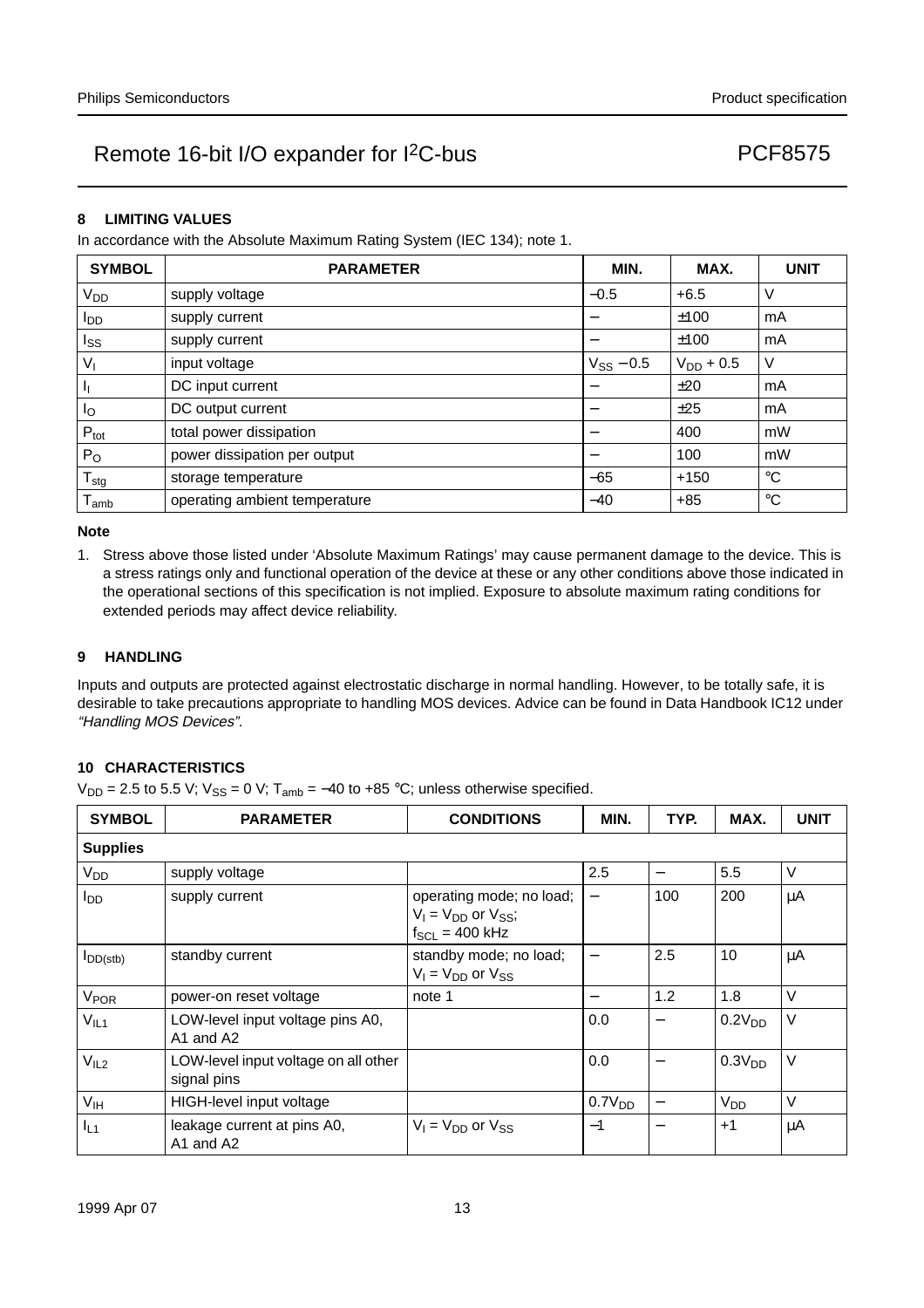| <b>SYMBOL</b>              | <b>PARAMETER</b>                                  | <b>CONDITIONS</b>             | MIN.         | TYP.                     | MAX.                     | <b>UNIT</b> |
|----------------------------|---------------------------------------------------|-------------------------------|--------------|--------------------------|--------------------------|-------------|
| $I_{L2}$                   | leakage current on all other signal               | $V_1 = V_{DD}$ or $V_{SS}$    | $-10$        |                          | $+10$                    | μA          |
|                            | pins                                              |                               |              |                          |                          |             |
|                            | Input SCL; input/output SDA                       |                               |              |                          |                          |             |
| $I_{OL}$                   | LOW-level output current                          | $V_{OL} = 0.4 V$ ; note 3     | $\mathbf{3}$ | $\overline{\phantom{0}}$ |                          | mA          |
| C <sub>1</sub>             | input capacitance                                 | $V_1 = V_{SS}$ ; note 2       | —            | —                        | $\overline{7}$           | pF          |
|                            | I/Os; P00 to P07 and P10 to P17                   |                               |              |                          |                          |             |
| $I_{OL}$                   | LOW-level output current                          | $V_{OL} = 1$ V; note 3        | 10           | 25                       | $\overline{\phantom{0}}$ | mA          |
| $I_{OH}$                   | HIGH-level output current                         | $V_{OH} = V_{SS}$             | $-30$        | —                        | $-300$                   | μA          |
| $I_{OHt}$                  | transient pull-up current                         | $V_{OH} = V_{SS}$ ; see Fig.9 | $-0.5$       | $-1.0$                   | $\qquad \qquad -$        | mA          |
| C <sub>1</sub>             | input capacitance                                 | note 2                        |              | $\overline{\phantom{0}}$ | 10                       | pF          |
| C <sub>O</sub>             | output capacitance                                | note 2                        | —            | —                        | 10                       | pF          |
|                            | Port timing; $C_L \le 100$ pF (see Figs 9 and 10) |                               |              |                          |                          |             |
| $t_{pv}$                   | output data valid                                 |                               | —            | $\overline{\phantom{0}}$ | $\overline{\mathbf{4}}$  | μs          |
| $t_{\rm su}$               | input data set-up time                            |                               | 0            |                          |                          | μs          |
| t <sub>h</sub>             | input data hold time                              |                               | 4            |                          |                          | μs          |
| Interrupt INT (see Fig.13) |                                                   |                               |              |                          |                          |             |
| $I_{OL}$                   | LOW-level output current                          | $V_{OL} = 0.4 V$              | 1.6          | $\overline{\phantom{0}}$ | $\equiv$                 | mA          |
|                            | TIMING; $C_L \le 100$ pF (see Figs 9 and 10)      |                               |              |                          |                          |             |
| $t_{iv}$                   | input data valid time                             |                               |              | $\overline{\phantom{0}}$ | 4                        | μs          |
| $t_{ir}$                   | reset delay time                                  |                               |              |                          | 4                        | μs          |

**Notes**

1. The power-on reset circuit resets the I<sup>2</sup>C-bus logic with  $V_{DD}$  <  $V_{POR}$  and sets all I/Os to logic 1 (with current source to  $V_{DD}$ ).

2. The value is not tested, but verified on sampling basis.

3. A single LOW-level output current ( $I_{OL}$ ) must not exceed 20 mA for an extended time. The sum of all  $I_{OLs}$  at any point in time must not exceed 100 mA.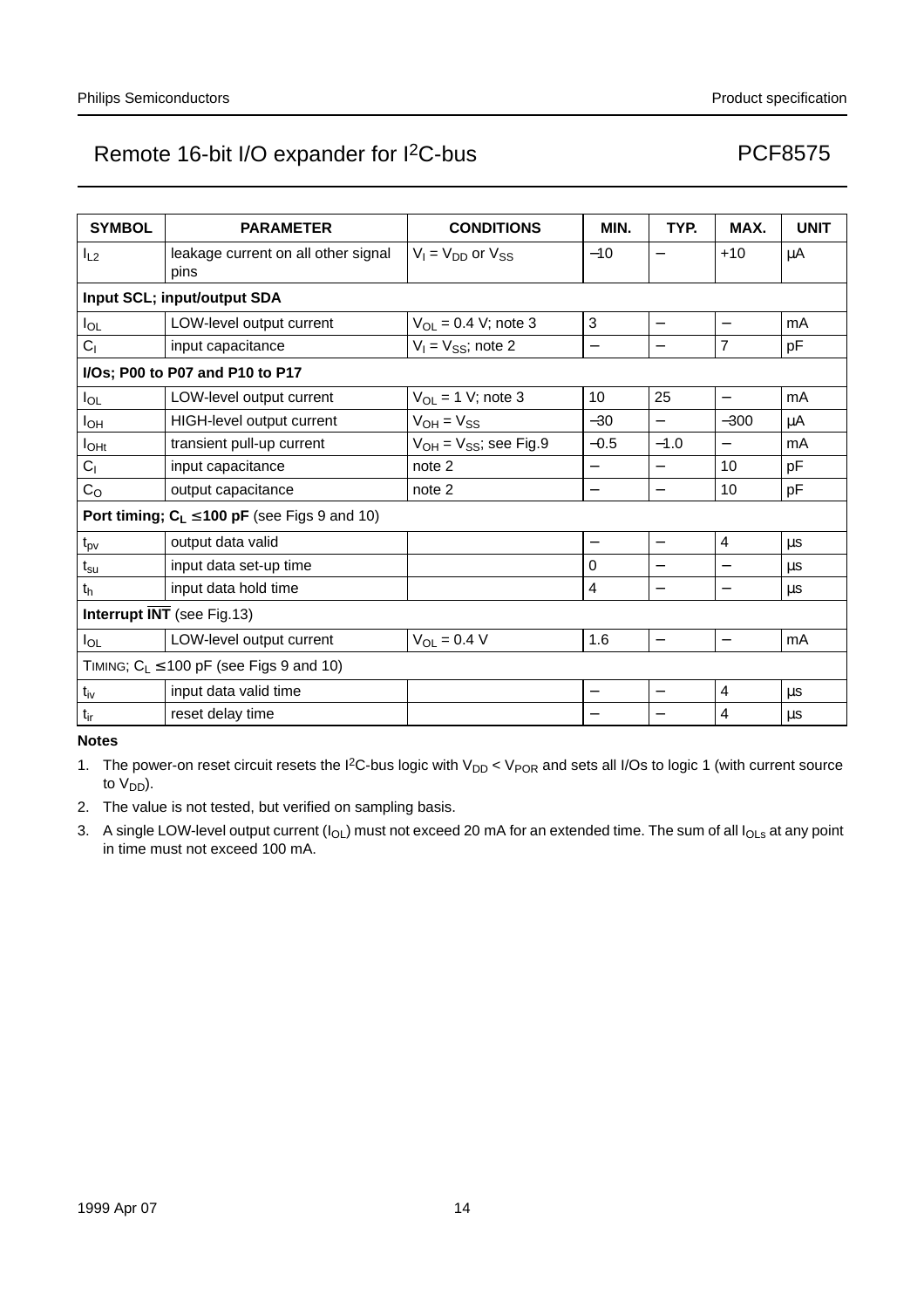### **11 I2C-BUS TIMING CHARACTERISTICS**

See Fig.13 and note 1.

| <b>SYMBOL</b>       | <b>PARAMETER</b>                                    | <b>CONDITIONS</b> | MIN.         | MAX.                     | <b>UNIT</b> |
|---------------------|-----------------------------------------------------|-------------------|--------------|--------------------------|-------------|
| $f_{\rm SCL}$       | <b>SCL clock frequency</b>                          |                   | —            | 400                      | kHz         |
| $t_{SW}$            | tolerable spike width on bus                        | note 2            | —            | 50                       | ns          |
| $t_{\text{BUF}}$    | BUS free time between a STOP<br>and START condition |                   | 1.3          |                          | μs          |
| $t_{\text{SU;STA}}$ | START condition set-up time                         |                   | 0.6          |                          | <b>us</b>   |
| t <sub>HD;STA</sub> | START condition hold time                           |                   | 0.6          | —                        | μs          |
| t <sub>LOW</sub>    | <b>SCL LOW time</b>                                 |                   | 1.3          |                          | μs          |
| t <sub>HIGH</sub>   | <b>SCL HIGH time</b>                                |                   | 0.6          |                          | μs          |
| $t_{r}$             | SCL and SDA rise time                               | note 3            | $20 + 0.1Cb$ | 300                      | ns          |
| $t_f$               | SCL and SDA fall time                               | note 3            | $20 + 0.1Ch$ | 300                      | ns          |
| $t_{\text{SU;DAT}}$ | data set-up time                                    |                   | 100          |                          | ns          |
| $t_{HD;DAT}$        | data hold time                                      |                   | $\Omega$     | $\overline{\phantom{0}}$ | ns          |
| $t_{\text{SU;STO}}$ | STOP condition set-up time                          |                   | 0.6          |                          | μs          |
| $C_{b}$             | capacitive load represented by<br>each bus line     |                   | —            | 400                      | pF          |

#### **Notes**

- 1. All the timing values are valid within the operating supply voltage and ambient temperature range and refer to  $V_{I L}$ and  $V_{IH}$  with an input voltage swing of  $V_{SS}$  to  $V_{DD}$ .
- 2. The device inputs SDA and SCL are filtered and will reject spikes on the bus lines of widths less than t<sub>SW(max)</sub>.
- 3. The rise and fall times specified here refer to the driver device (PCF8575) and are part of the general fast  $1^2C$ -bus specification when PCF8575 asserts an acknowledge on SDA, the minimum fall time is 20 ns  $+$  0.1C<sub>b</sub>.

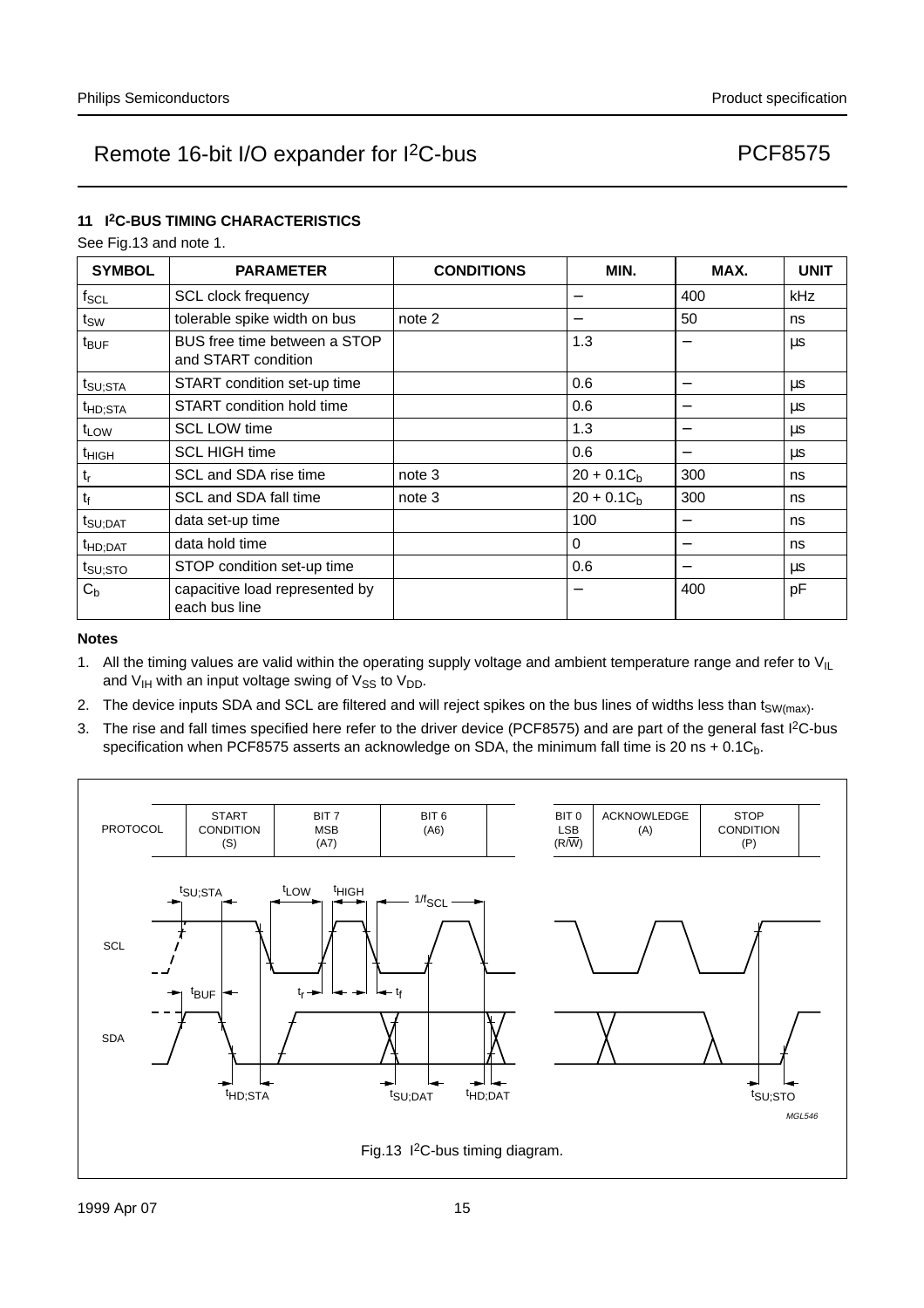### **12 DEVICE PROTECTION**

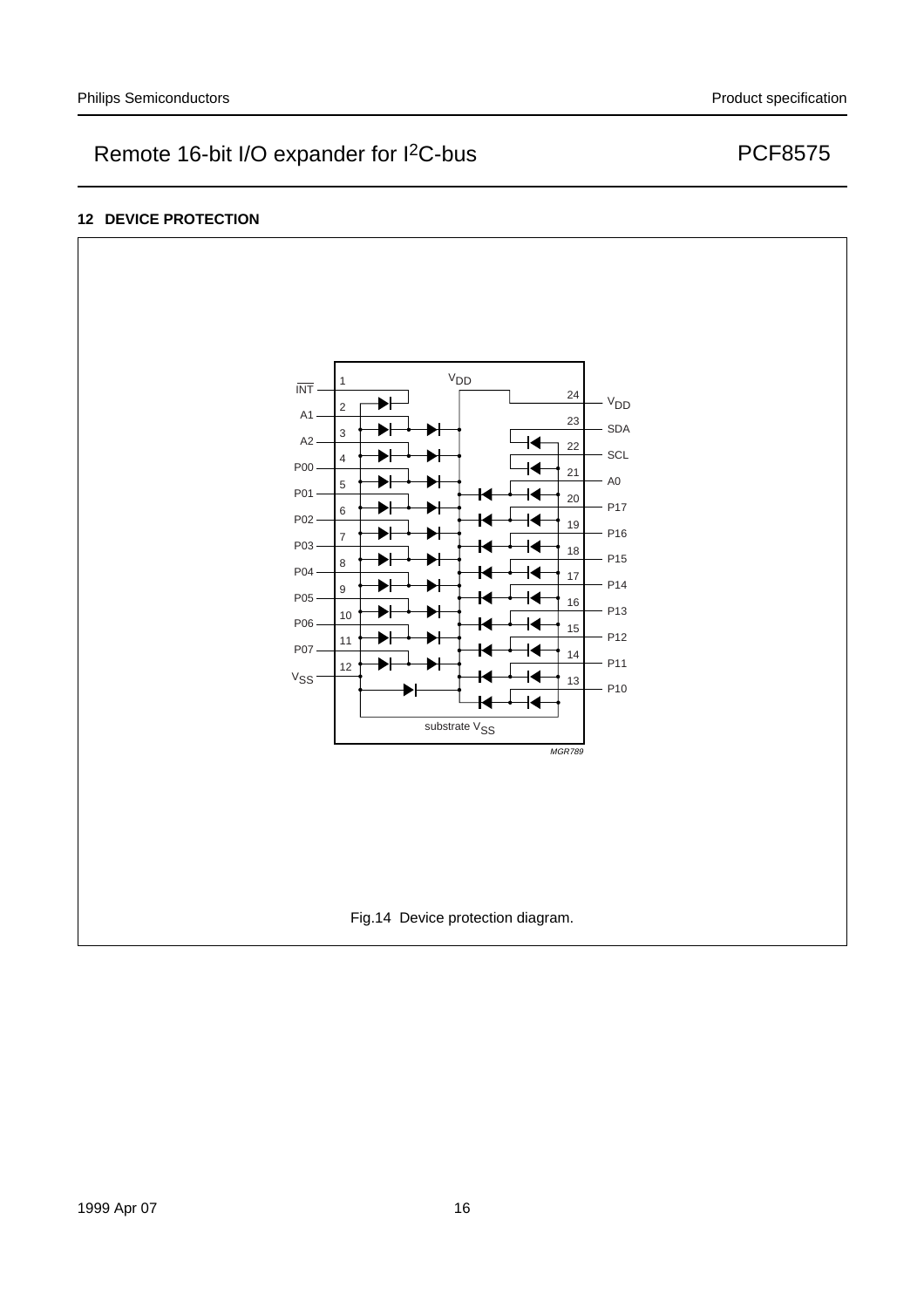#### **13 PACKAGE OUTLINE**

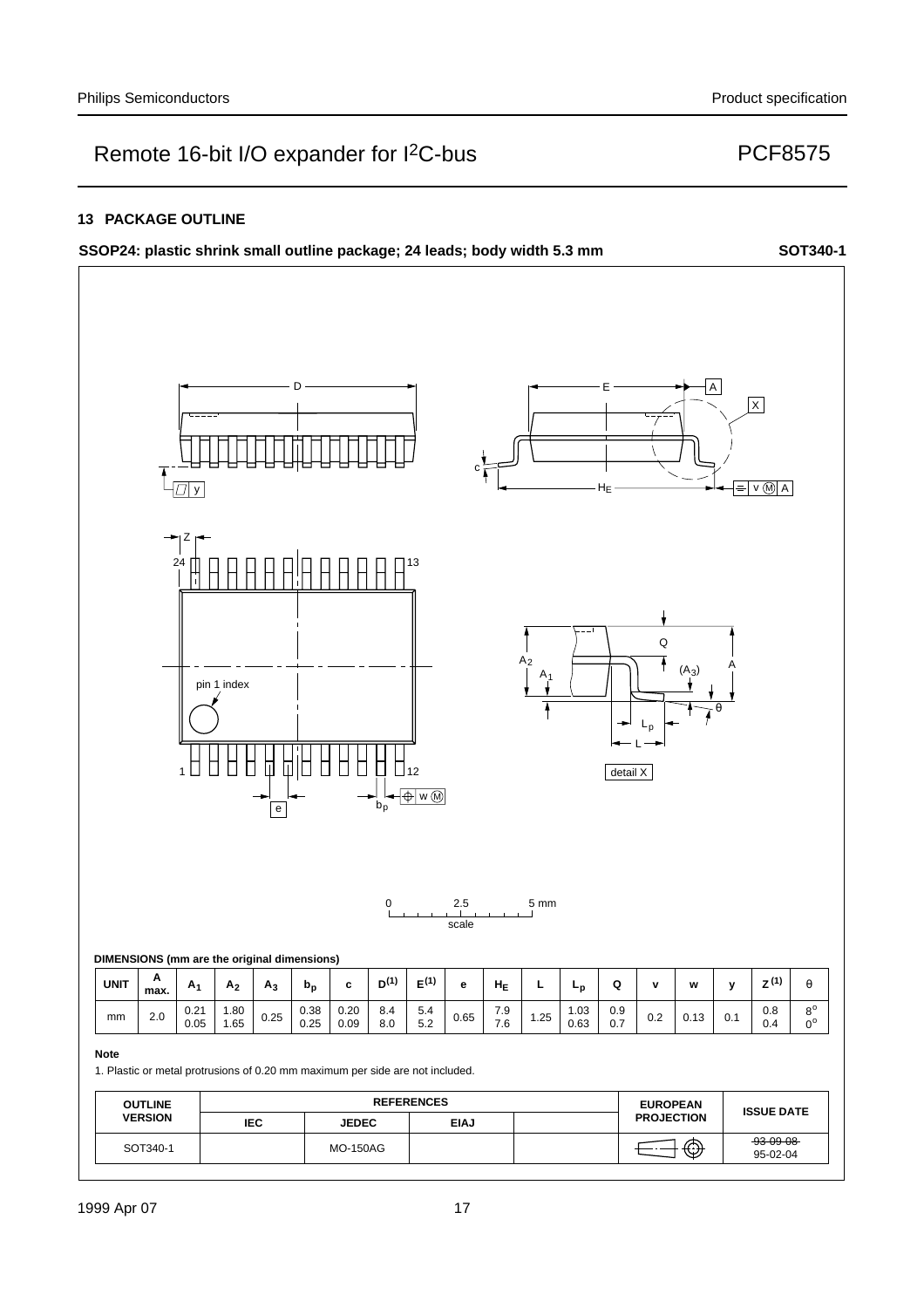### **14 SOLDERING**

#### **14.1 Introduction to soldering surface mount packages**

This text gives a very brief insight to a complex technology. A more in-depth account of soldering ICs can be found in our "Data Handbook IC26; Integrated Circuit Packages" (document order number 9398 652 90011).

There is no soldering method that is ideal for all surface mount IC packages. Wave soldering is not always suitable for surface mount ICs, or for printed-circuit boards with high population densities. In these situations reflow soldering is often used.

#### **14.2 Reflow soldering**

Reflow soldering requires solder paste (a suspension of fine solder particles, flux and binding agent) to be applied to the printed-circuit board by screen printing, stencilling or pressure-syringe dispensing before package placement.

Several methods exist for reflowing; for example, infrared/convection heating in a conveyor type oven. Throughput times (preheating, soldering and cooling) vary between 100 and 200 seconds depending on heating method.

Typical reflow peak temperatures range from 215 to 250 °C. The top-surface temperature of the packages should preferable be kept below 230 °C.

### **14.3 Wave soldering**

Conventional single wave soldering is not recommended for surface mount devices (SMDs) or printed-circuit boards with a high component density, as solder bridging and non-wetting can present major problems.

To overcome these problems the double-wave soldering method was specifically developed.

If wave soldering is used the following conditions must be observed for optimal results:

- Use a double-wave soldering method comprising a turbulent wave with high upward pressure followed by a smooth laminar wave.
- For packages with leads on two sides and a pitch (e):
	- larger than or equal to 1.27 mm, the footprint longitudinal axis is **preferred** to be parallel to the transport direction of the printed-circuit board;
	- smaller than 1.27 mm, the footprint longitudinal axis **must** be parallel to the transport direction of the printed-circuit board.

The footprint must incorporate solder thieves at the downstream end.

• For packages with leads on four sides, the footprint must be placed at a 45° angle to the transport direction of the printed-circuit board. The footprint must incorporate solder thieves downstream and at the side corners.

During placement and before soldering, the package must be fixed with a droplet of adhesive. The adhesive can be applied by screen printing, pin transfer or syringe dispensing. The package can be soldered after the adhesive is cured.

Typical dwell time is 4 seconds at 250 °C. A mildly-activated flux will eliminate the need for removal of corrosive residues in most applications.

#### **14.4 Manual soldering**

Fix the component by first soldering two diagonally-opposite end leads. Use a low voltage (24 V or less) soldering iron applied to the flat part of the lead. Contact time must be limited to 10 seconds at up to 300 °C.

When using a dedicated tool, all other leads can be soldered in one operation within 2 to 5 seconds between 270 and 320 °C.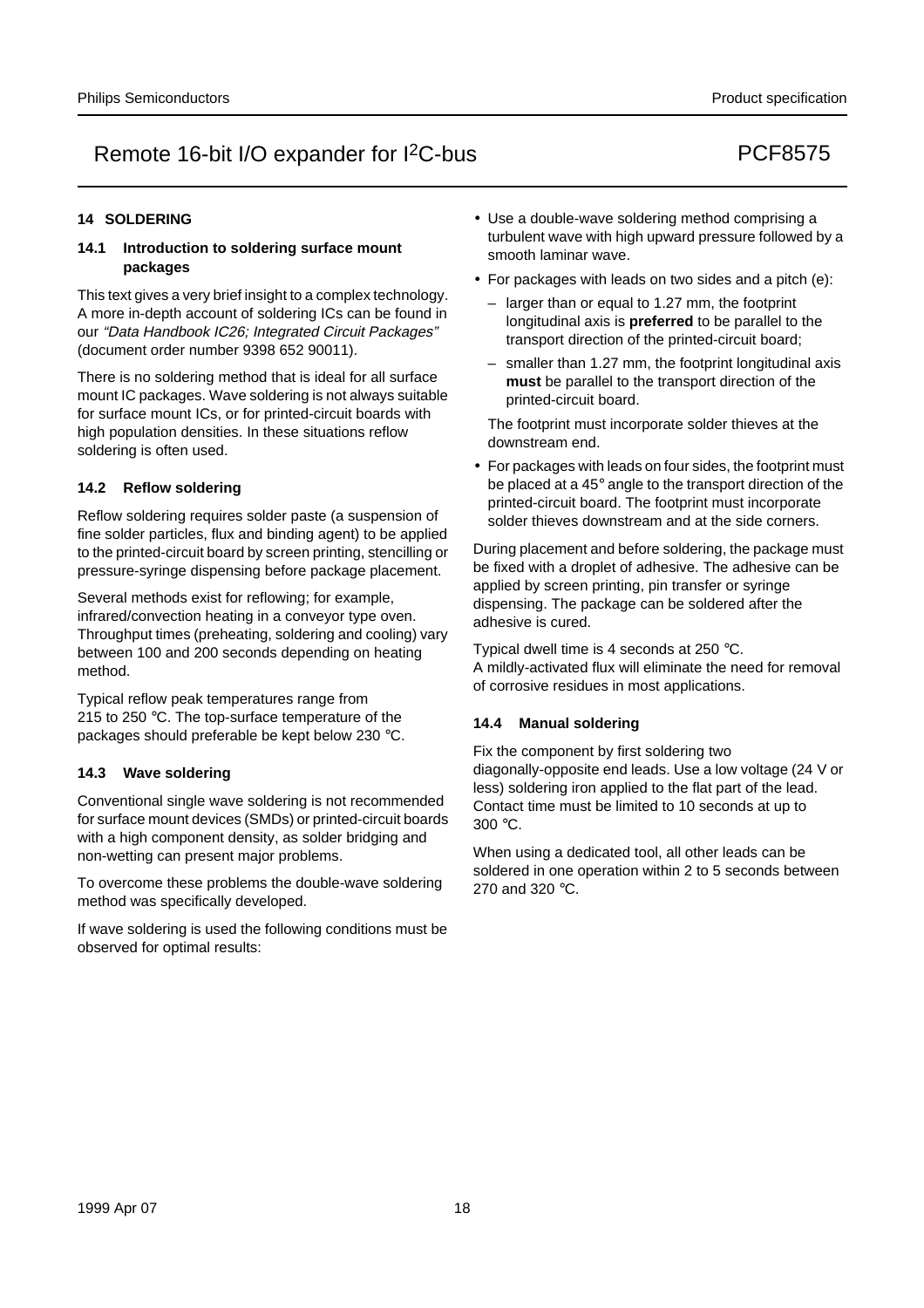### **14.5 Suitability of surface mount IC packages for wave and reflow soldering methods**

| <b>PACKAGE</b>          | <b>SOLDERING METHOD</b>        |                |  |  |
|-------------------------|--------------------------------|----------------|--|--|
|                         | <b>WAVE</b>                    | $REFLOW^{(1)}$ |  |  |
| HLQFP, HSQFP, HSOP, SMS | not suitable <sup>(2)</sup>    | suitable       |  |  |
| $PLCC(3)$ , SO          | suitable                       | suitable       |  |  |
| LQFP, QFP, TQFP         | not recommended $(3)(4)$       | suitable       |  |  |
| <b>SQFP</b>             | not suitable                   | suitable       |  |  |
| SSOP, TSSOP, VSO        | not recommended <sup>(5)</sup> | suitable       |  |  |

#### **Notes**

- 1. All surface mount (SMD) packages are moisture sensitive. Depending upon the moisture content, the maximum temperature (with respect to time) and body size of the package, there is a risk that internal or external package cracks may occur due to vaporization of the moisture in them (the so called popcorn effect). For details, refer to the Drypack information in the "Data Handbook IC26; Integrated Circuit Packages; Section: Packing Methods".
- 2. These packages are not suitable for wave soldering as a solder joint between the printed-circuit board and heatsink (at bottom version) can not be achieved, and as solder may stick to the heatsink (on top version).
- 3. If wave soldering is considered, then the package must be placed at a  $45^\circ$  angle to the solder wave direction. The package footprint must incorporate solder thieves downstream and at the side corners.
- 4. Wave soldering is only suitable for LQFP, TQFP and QFP packages with a pitch (e) equal to or larger than 0.8 mm; it is definitely not suitable for packages with a pitch (e) equal to or smaller than 0.65 mm.
- 5. Wave soldering is only suitable for SSOP and TSSOP packages with a pitch (e) equal to or larger than 0.65 mm; it is definitely not suitable for packages with a pitch (e) equal to or smaller than 0.5 mm.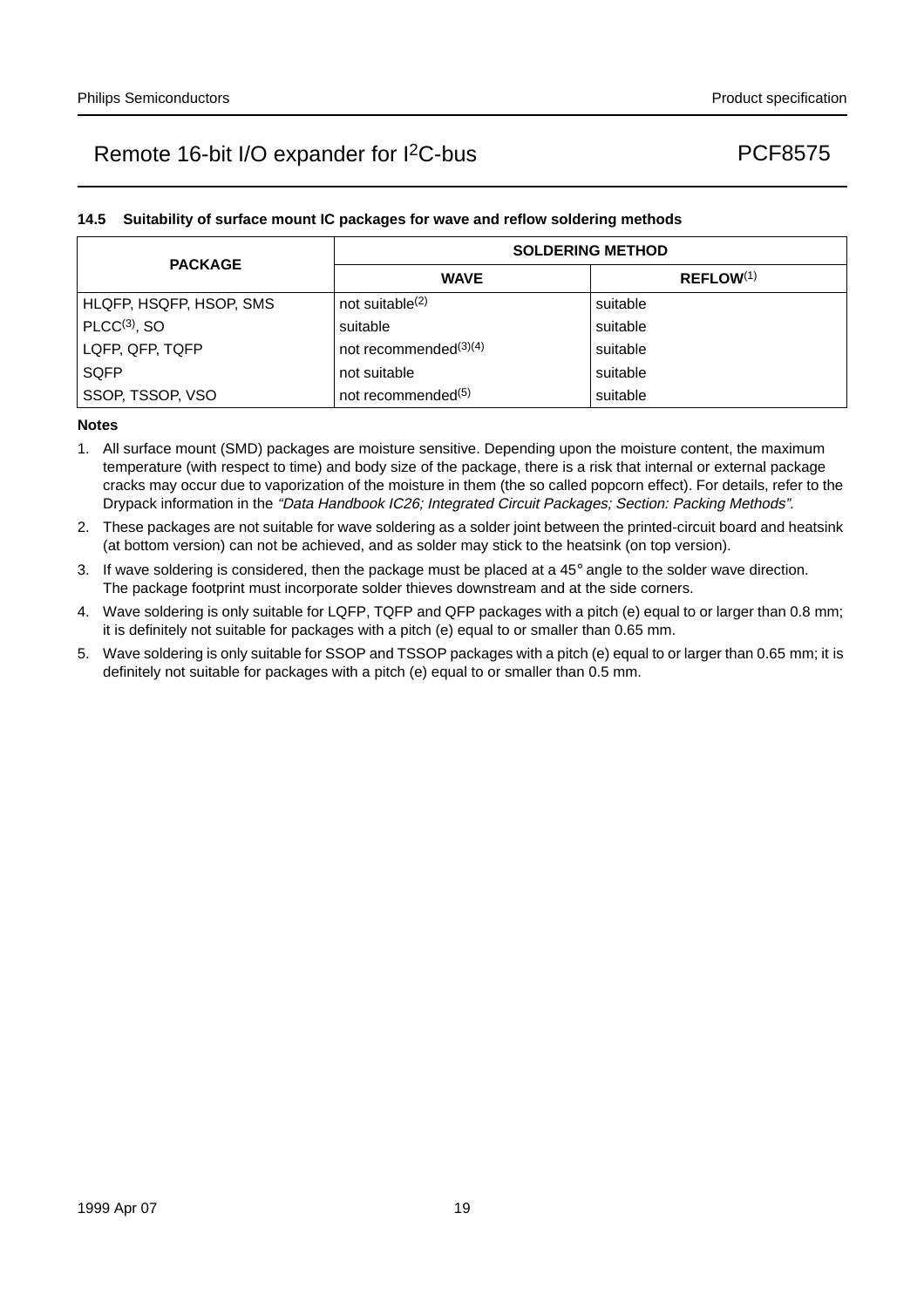### **15 DEFINITIONS**

| Data sheet status                                                                                                                                                                                                                                                                                                                                                                                                                                                  |                                                                                       |  |  |  |
|--------------------------------------------------------------------------------------------------------------------------------------------------------------------------------------------------------------------------------------------------------------------------------------------------------------------------------------------------------------------------------------------------------------------------------------------------------------------|---------------------------------------------------------------------------------------|--|--|--|
| Objective specification                                                                                                                                                                                                                                                                                                                                                                                                                                            | This data sheet contains target or goal specifications for product development.       |  |  |  |
| Preliminary specification                                                                                                                                                                                                                                                                                                                                                                                                                                          | This data sheet contains preliminary data; supplementary data may be published later. |  |  |  |
| Product specification                                                                                                                                                                                                                                                                                                                                                                                                                                              | This data sheet contains final product specifications.                                |  |  |  |
| <b>Limiting values</b>                                                                                                                                                                                                                                                                                                                                                                                                                                             |                                                                                       |  |  |  |
| Limiting values given are in accordance with the Absolute Maximum Rating System (IEC 134). Stress above one or<br>more of the limiting values may cause permanent damage to the device. These are stress ratings only and operation<br>of the device at these or at any other conditions above those given in the Characteristics sections of the specification<br>is not implied. Exposure to limiting values for extended periods may affect device reliability. |                                                                                       |  |  |  |
| <b>Application information</b>                                                                                                                                                                                                                                                                                                                                                                                                                                     |                                                                                       |  |  |  |
| Where application information is given, it is advisory and does not form part of the specification.                                                                                                                                                                                                                                                                                                                                                                |                                                                                       |  |  |  |

#### **16 LIFE SUPPORT APPLICATIONS**

These products are not designed for use in life support appliances, devices, or systems where malfunction of these products can reasonably be expected to result in personal injury. Philips customers using or selling these products for use in such applications do so at their own risk and agree to fully indemnify Philips for any damages resulting from such improper use or sale.

### **17 PURCHASE OF PHILIPS I2C COMPONENTS**



Purchase of Philips I<sup>2</sup>C components conveys a license under the Philips' I<sup>2</sup>C patent to use the components in the I2C system provided the system conforms to the I2C specification defined by Philips. This specification can be ordered using the code 9398 393 40011.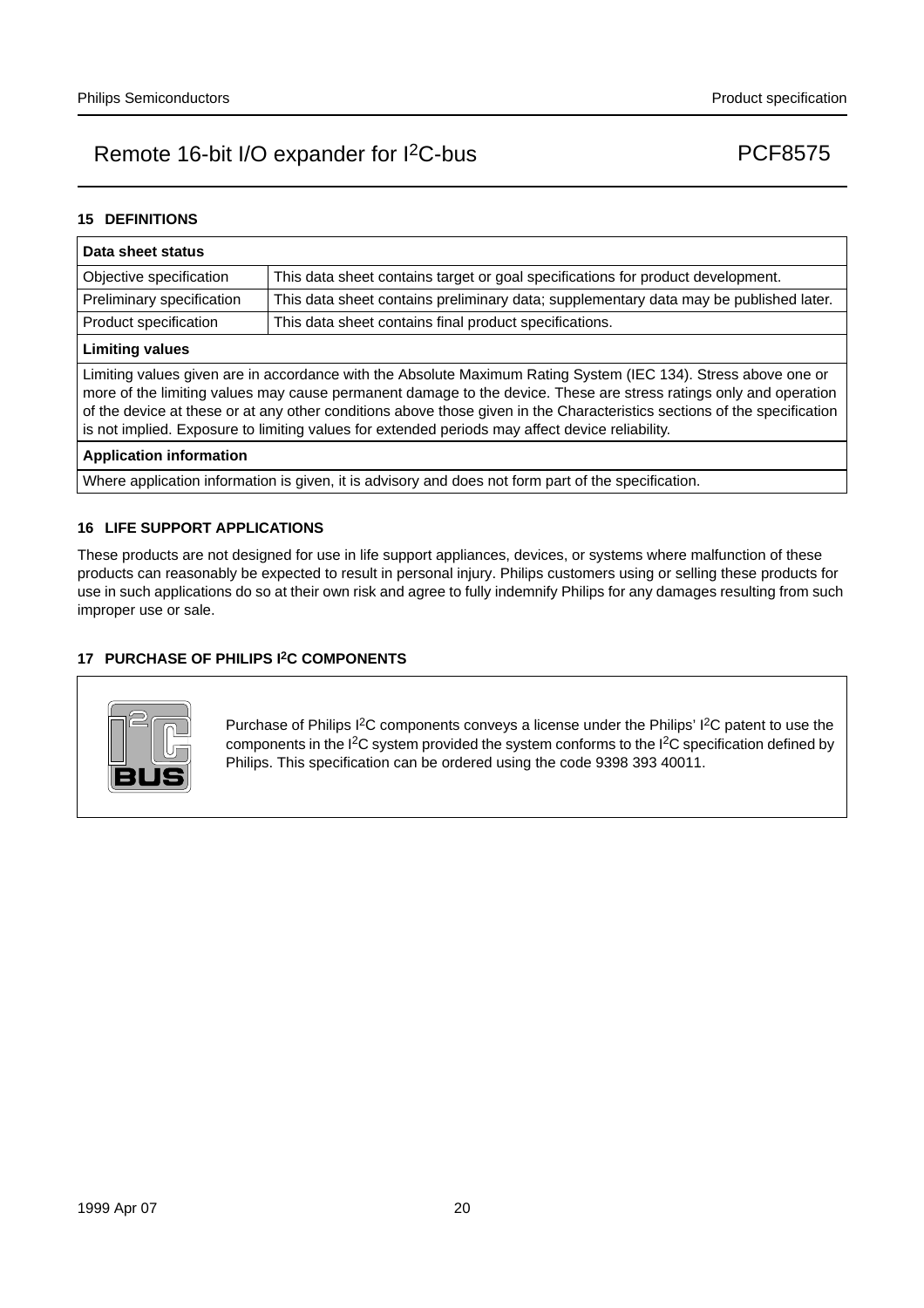**NOTES**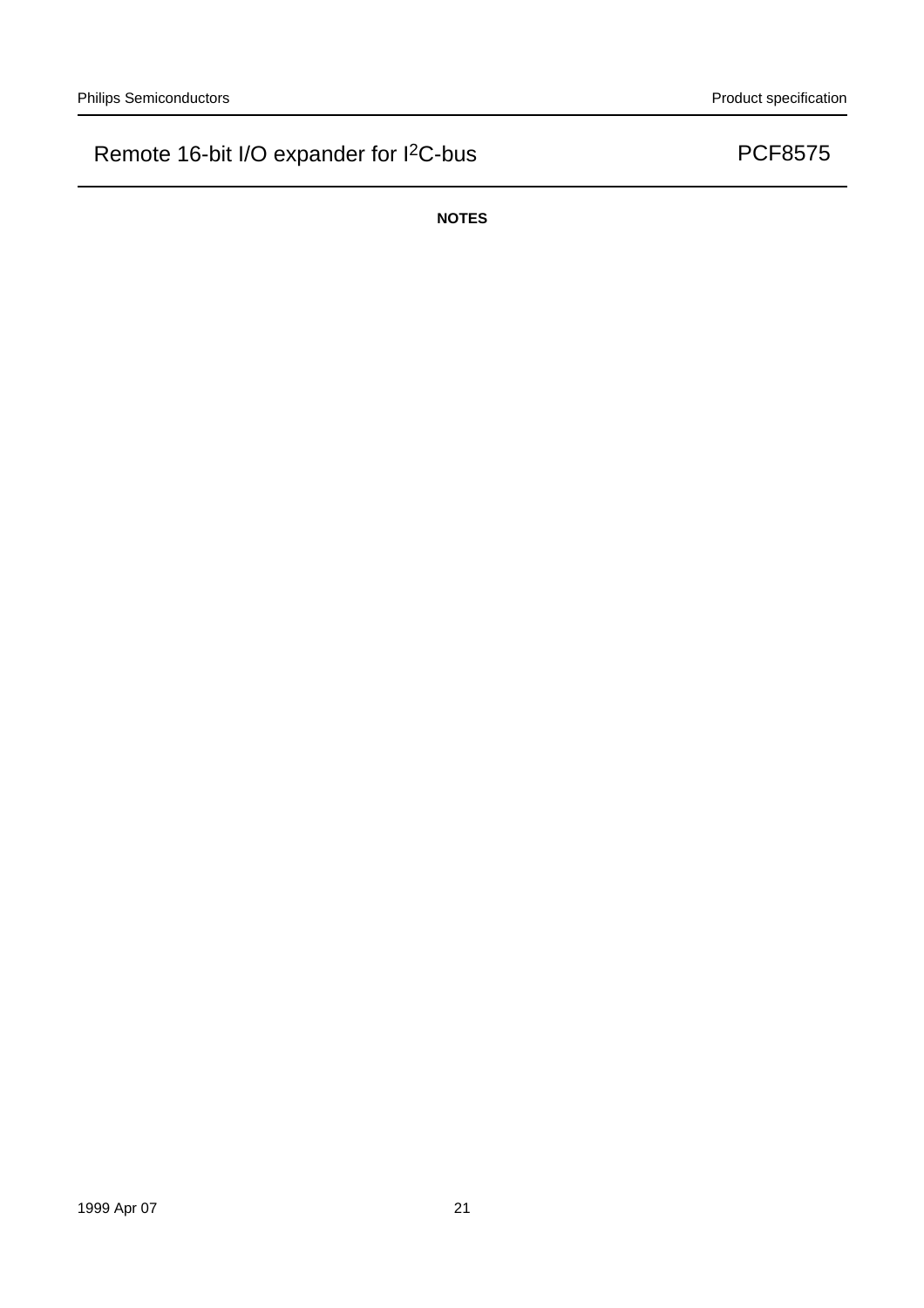**NOTES**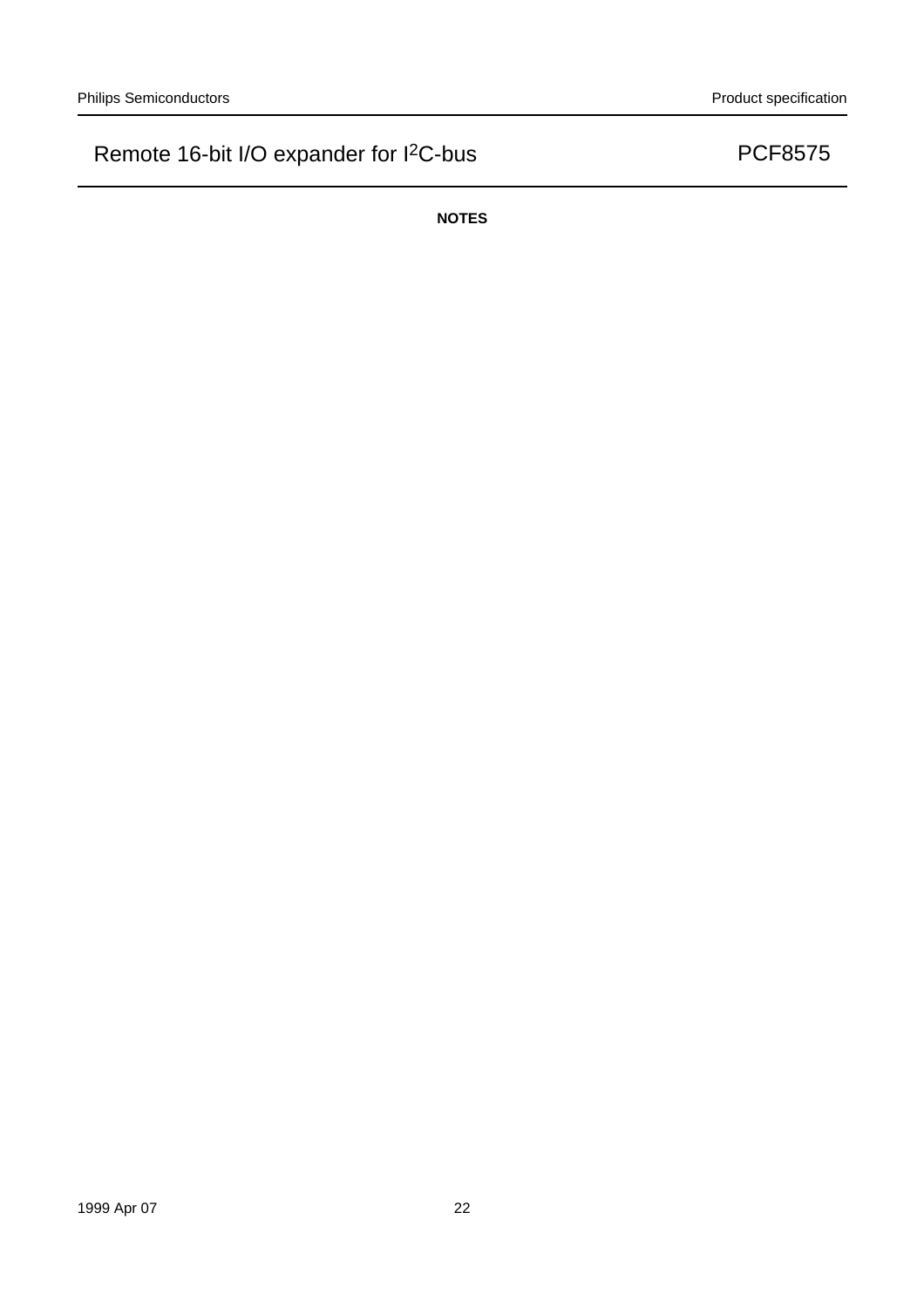**NOTES**